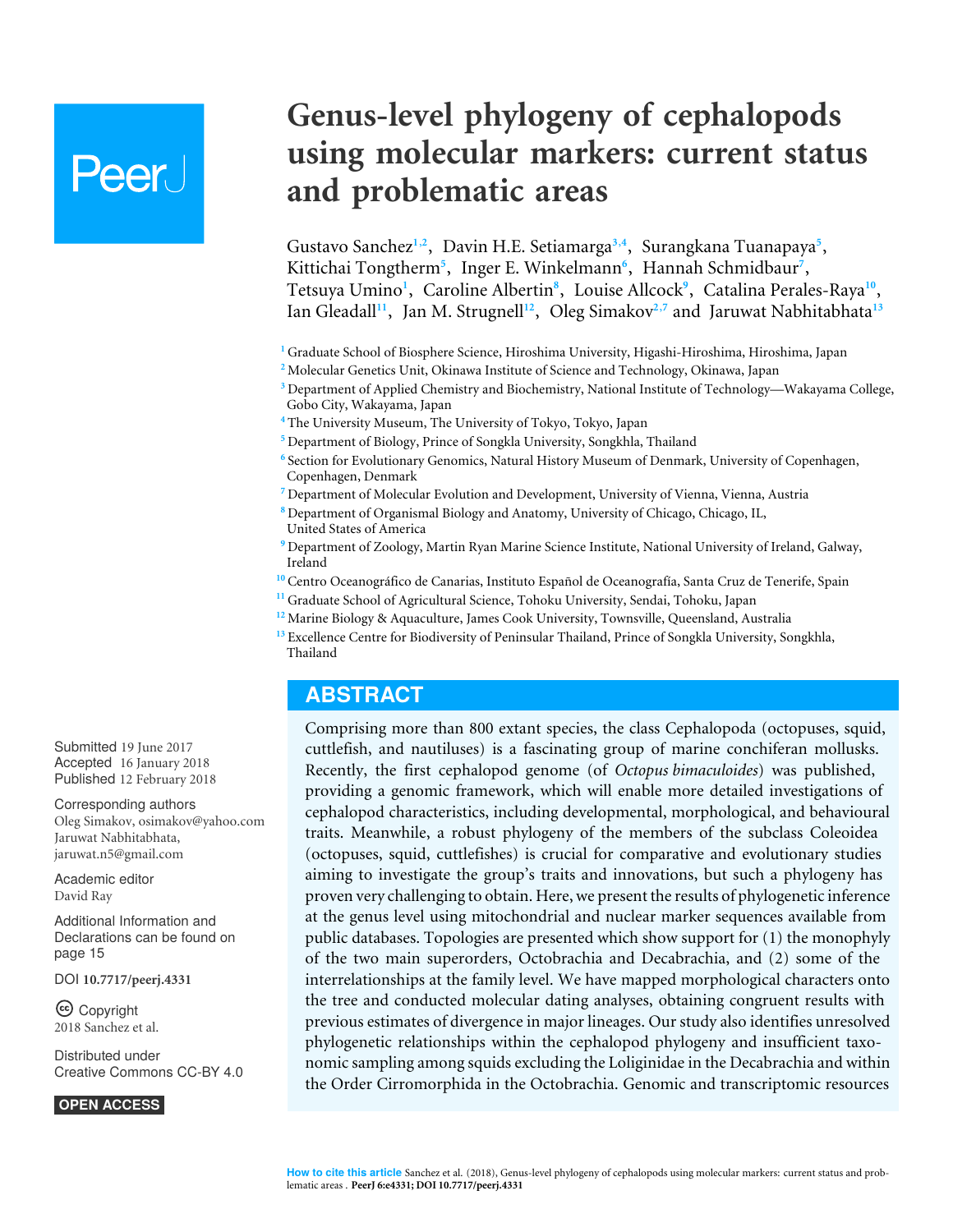should enable resolution of these issues in the relatively near future. We provide our alignment as an open access resource, to allow other researchers to reconstruct phylogenetic trees upon this work in the future.

**Subjects** Biodiversity, Ecology, Molecular Biology, Taxonomy **Keywords** Cephalopods, Phylogeny, Molecular markers

# **INTRODUCTION**

Animals of the Class Cephalopoda (octopuses, squid, cuttlefishes, and nautiluses) inhabit a wide range of marine environments, from the tropical to the polar regions and from neritic to oceanic zones. The class contains more than 800 described species, which exhibit a wide range of body sizes (∼1 cm to ∼3 m dorsal mantle length), and highly diverse morphologies (*[Jereb & Roper, 2010](#page-16-0)*), life styles, and behaviours (*[Hanlon & Messenger, 1998](#page-15-0)*). Cephalopods are an important food source in many parts of the world, and thus they are an important target for commercial fisheries.

Although a consensus remains elusive for stable resolution of phylogenetic relationship among the major molluscan classes (*[Stöger et al., 2013](#page-17-0)*), the phylogenetic position of the Cephalopoda among other molluscan lineages has been demonstrated by three independent phylogenomic studies of molluscs (*[Kocot et al., 2011](#page-16-1)*; *[Smith et al., 2011](#page-17-1)*; *[Telford & Budd,](#page-17-2) [2011](#page-17-2)*). Along with the classes Gastropoda (snails and limpets), Bivalvia (oysters and mussels), Scaphopoda (tusk shells) and Monoplacophora, the Cephalopoda are included among the conchiferan molluscs (*[Kocot et al., 2011](#page-16-1)*; *[Smith et al., 2011](#page-17-1)*), which have in common an external, calcified shell.

Extant cephalopods are classified into two distinct groups which diverged long ago: the ancient, shelled nautiloids (Subclass Nautiloidea) and the rapidly evolving Subclass Coleoidea. The latter includes two major groups: Octobrachia (octopuses); and Decabrachia (squids and cuttlefishes). Unlike the nautiloids, extant coleoid cephalopods have no external calcified shell. Some, such as the Ram's horn squid (Family Spirulidae) and the cuttlefishes (Family Sepiidae), have an internal calcified shell or phragmocone; whilst in the remaining decabrachian groups the shell has been reduced to a gladius or lost completely. In the Octobrachia, there may be shell remnants in the form of paired stylets, a cartilaginous fin support, or it may be completely absent.

Interrelationships among extant Cephalopoda have been difficult to resolve. Strong support has been shown for monophyly of the major extant groups (the subclasses Nautiloidea and Coleoidea, and the two major coleoid superorders, Decabrachia and Octobrachia), but phylogenetic resolution among lower ranks within these groups remains unclear (*[Allcock, Lindgren & Strugnell, 2014](#page-14-1)*).

Molecular phylogenetic analysis has been employed in attempts to resolve the phylogenetic relationships at various taxonomic levels within the Subclass Coleoidea (reviewed recently by *[Allcock, Lindgren & Strugnell, 2014](#page-14-1)*). Several genetic markers have been used, both nuclear (i.e., 18S rRNA, histone H3, octopine dehydrogenase (ODH),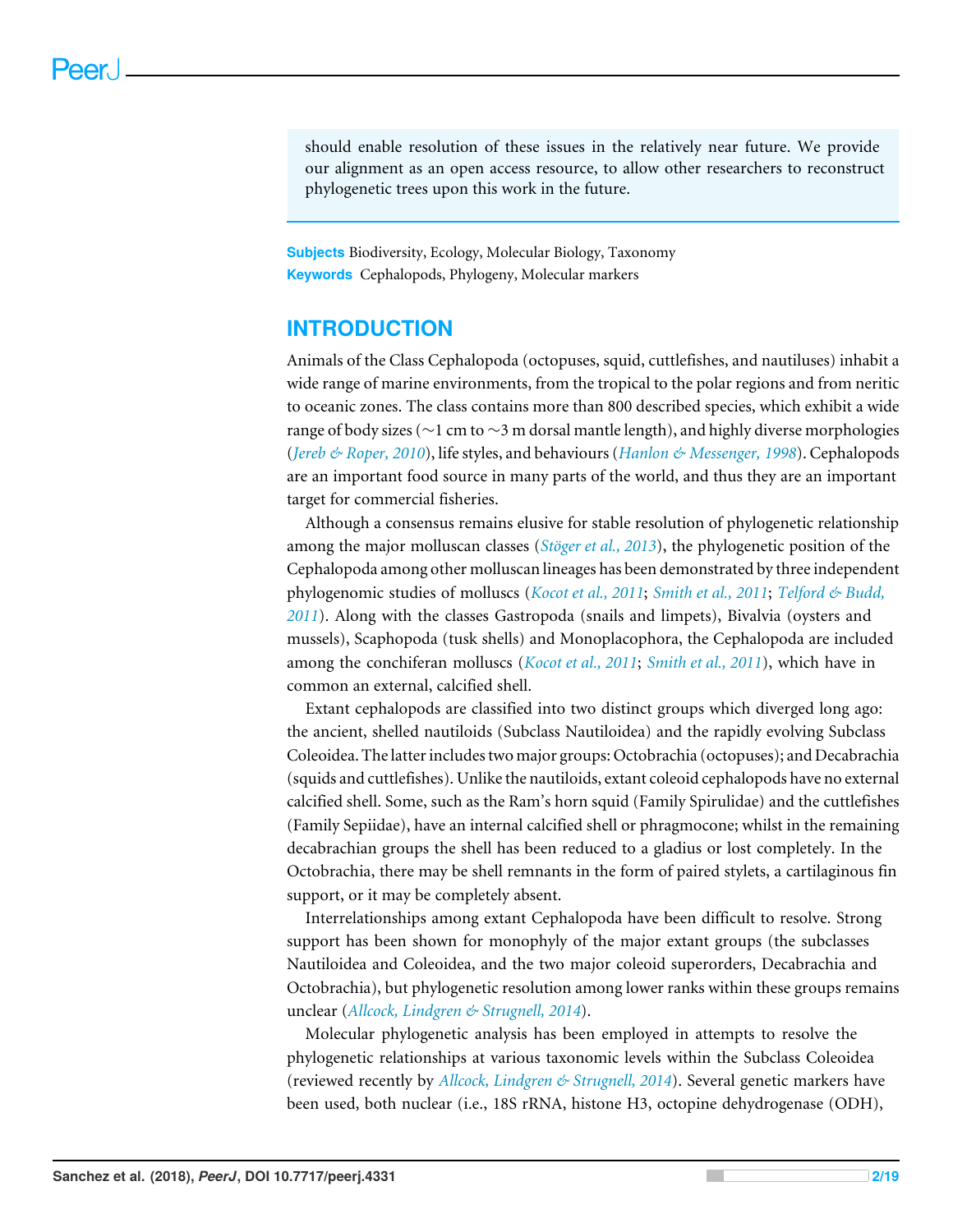pax-6, rhodopsin, and actin) and mitochondrial (i.e., cytochrome c oxidase subunit I (COI), 12S rRNA, and 16S rRNA). Studies using mitogenomes also have been conducted, based not only on amino acid and nucleic acid sequences (*[Allcock, Cooke & Strugnell, 2011](#page-14-2)*; *[Bonnaud, Boucher-Rodoni & Monnerot, 1997](#page-15-1)*; *[Cheng et al., 2013](#page-15-2)*), but also on gene order rearrangements within the genomes (*[Akasaki et al., 2006](#page-14-3)*; *[Allcock, Cooke & Strugnell, 2011](#page-14-2)*; *[Strugnell et al., 2017](#page-17-3)*; *[Uribe & Zardoya, 2017](#page-17-4)*).

In the present study, all publicly available molecular markers were used, both nuclear and mitochondrial, in an attempt to investigate the phylogenetic relationships within the Cephalopoda. The aim is to create an overview of which groups are proving the most difficult to resolve, and which groups are already robustly supported, thus providing a general roadmap for future systematic studies. The results and matrix presented here are a further step towards resolving the less clear relationships among members of Cephalopoda and should form a base upon which future studies using large data sets can be built, such as comparative genomics and phylogenomics.

# **MATERIALS & METHODS**

#### **Taxon sampling and sequence acquisitions**

All publicly available molecular markers (nuclear: 18S rRNA, *Histone H3*, *octopine dehydrogenase*, *pax-6*, *rhodopsin*, *actin*; mitochondrial: cytochrome c oxidase subunit I [COI], 12S rRNA, 16S rRNA) and all the 18 available full mitochondrial genomes of cephalopods available as of November 2015 were retrieved from GenBank and the Barcode of Life Database (*[Ratnasingham & Hebert, 2007](#page-16-2)*). All available species within a genus were used to create a genus-level dataset. For those genera for which multiple species or multiple sequences were available, we selected only the entry with the longest sequence [\(Table](http://dx.doi.org/10.7717/peerj.4331#supp-1) [S1\)](http://dx.doi.org/10.7717/peerj.4331#supp-1). We referred to the latest taxonomic information (*[Jereb & Roper, 2010](#page-16-0)*; *[Strugnell et al.,](#page-17-5) [2014](#page-17-5)*) and corrected those sequences for which taxonomic data had been misidentified or misplaced [\(Table S2\)](http://dx.doi.org/10.7717/peerj.4331#supp-1). A second filtering step was conducted by discarding all sequences that had previously been reported as contaminants (*[Lindgren et al., 2012](#page-16-3)*).

#### **Sequence checks, alignments, and editing**

Sequences were aligned using MAFFT v7.158b (*[Katoh et al., 2002](#page-16-4)*) with default settings. The alignments were then processed with Gblocks 0.91b (*[Castresana, 2000](#page-15-3)*) to eliminate poorly aligned positions from the final matrix. To increase the number of phylogenetically informative variable sites, gaps were allowed in up to half of the genera, as determined by Gblocks.

Preliminary rounds of phylogenetic inference using a maximum likelihood analysis in RAxML v.8.2.4 (*[Stamatakis, Ludwig & Meier, 2005](#page-17-6)*) enabled us to identify and remove contaminants and poorly aligned sequences, by inspecting both abnormal branch lengths and alignment quality. When contaminants were detected, all markers linked with that particular genus were removed from the analysis.

All markers were aligned individually, then concatenated to produce the final alignment. If any conflict was detected (low alignment quality or branch length discrepancy), marker sequences were filtered and aligned again. Three sequence alignments and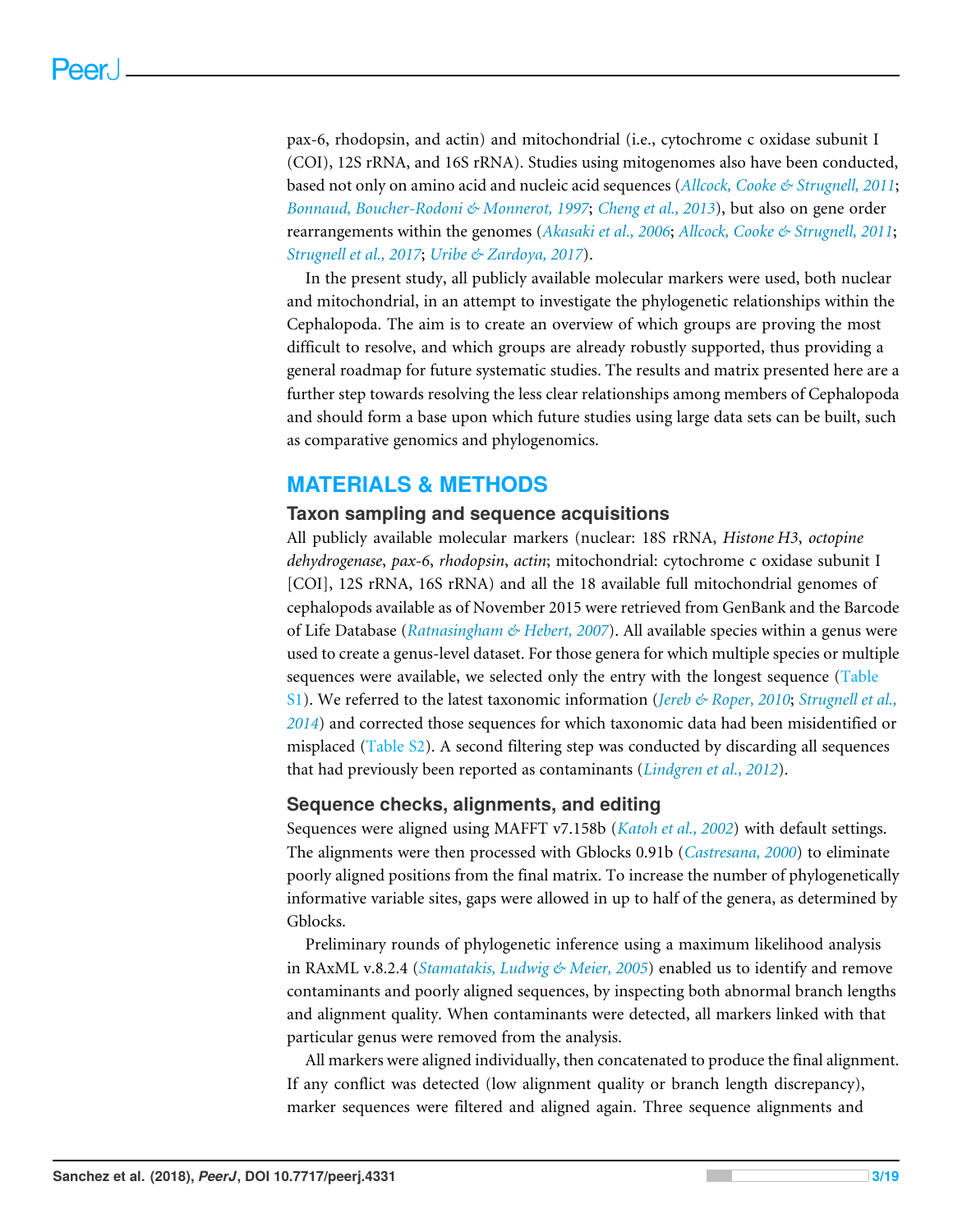phylogenetic trees were created: (1) Subclass Coleoidea (using *Nautilus* of the Subclass Nautiloidea as the outgroup, [Fig. 1\)](#page-4-0), (2) Superorder Decabrachia [\(Fig. 2\)](#page-5-0), and (3) Superorder Octobrachia [\(Fig. 3\)](#page-6-0). Aligned and trimmed sequence data sets are available at [https://doi.org/10.6084/m9.figshare.5116759.](https://doi.org/10.6084/m9.figshare.5116759)

#### **Phylogenetic inference**

Partitioned maximum likelihood (ML) analysis was performed using RAxML v.8.2.4 on the computational cluster at the Okinawa Institute of Science and Technology (OIST) with 1,000 bootstrap replicates under the GTR model of evolution with Gamma distribution (GTR+Gamma). *Nautilus* was used as the outgroup for the analysis of all cephalopods, and *Vampyroteuthis* was used as the outgroup for analyses of both the Decabrachia and Octobrachia. The concatenated dataset was partitioned by gene for the phylogenetic tree reconstruction.

In addition (again using *Nautilus* as the outgroup), Bayesian inference of all cephalopods was conducted in MrBayes-MPI v.3.2.2 (*[Huelsenbeck & Ronquist, 2001](#page-15-4)*) with different models as inferred in jModelTest 2.1.10 (*[Darriba et al., 2012](#page-15-5)*) using the Bayesian information criterion. Two independent runs were conducted for 20 million generations, sampling the Markov chain every 10 generations and each run having one cold and three heated chains with a STOPRULE option, halting the analysis when the average standard deviation of split frequencies reached 0.01. The first 25% of trees were removed as burn-in. Posterior probabilities of the clades with a majority-rule consensus tree were summarized. The convergence within chains was assessed by an effective sample size (ESS) of more than 500 using Tracer v1.6.0 (*[Rambaut et al.,](#page-16-5) [2014](#page-16-5)*).

Clades were considered not supported for bootstrap support (BS) values <50 %; resolved for BS between 50% and 70%; well supported for BS between 70% and 80%; and strongly supported for BS >80%.

#### **Morphological character mapping**

A character set was created for both Decabrachia and Octobrachia [\(Tables 1](#page-7-0) and [2\)](#page-8-0) based on our final tree topologies and mapped onto them [\(Figs. 2](#page-5-0) and [3\)](#page-6-0). Morphological characters were extracted from (*[Jereb & Roper, 2010](#page-16-0)*; *[Jereb & Roper, 2005](#page-15-6)*; *[Jereb et al., 2013](#page-16-6)*), based on their information in defining synapomorphies at the appropriate level (*[Young & Vecchione,](#page-18-0) [1996](#page-18-0)*). The majority of the characters are qualitative, readily visible on inspection of fresh specimens. These character sets were dichotomously aligned to each operational taxonomic unit (OTU; generic level) on the branches of molecular trees. Symbols are used to represent the presence of characters on tree branches. Some characters are mapped only in a subset of OTUs (indicated in [Tables 1](#page-7-0) and [2\)](#page-8-0); their absence from others indicates either that they are not relevant within that group, or that we could not assess them within a given clade at present. This current character set can be modified and extended further in future phylogenetic studies.

#### **Divergence date estimation**

Divergence times among the major cephalopod lineages were estimated using the r8s v1.80 program (*[Sanderson,](#page-17-7) [2003](#page-17-7)*). The time of coleoid divergence from Nautiloidea was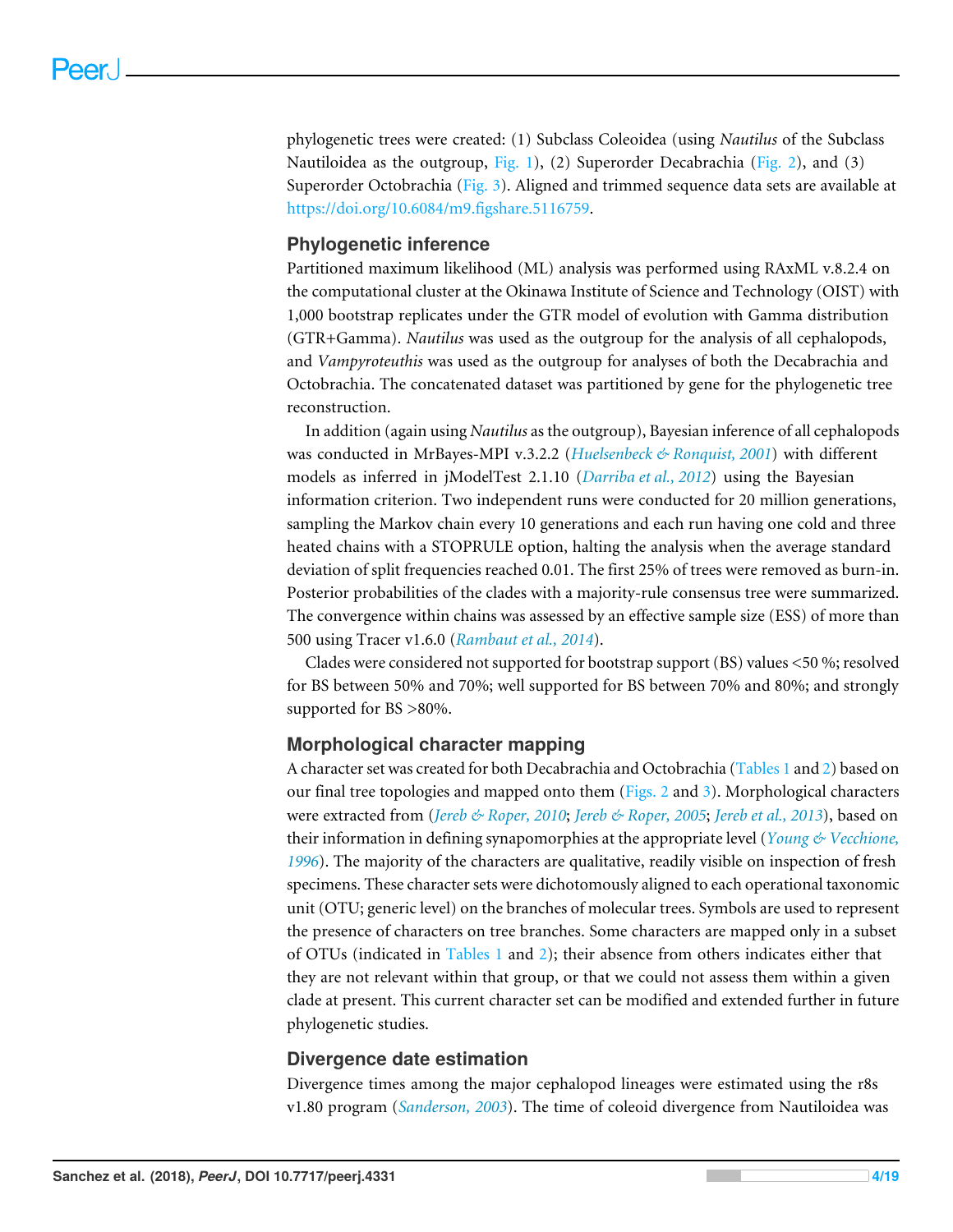<span id="page-4-0"></span>

**Figure 1 Maximum-likelihood and Bayesian supported tree of the Cephalopoda.** Taxa highlighted in red represents discrepancy to previously published studies.

Full-size [DOI: 10.7717/peerj.4331/fig-1](https://doi.org/10.7717/peerj.4331/fig-1)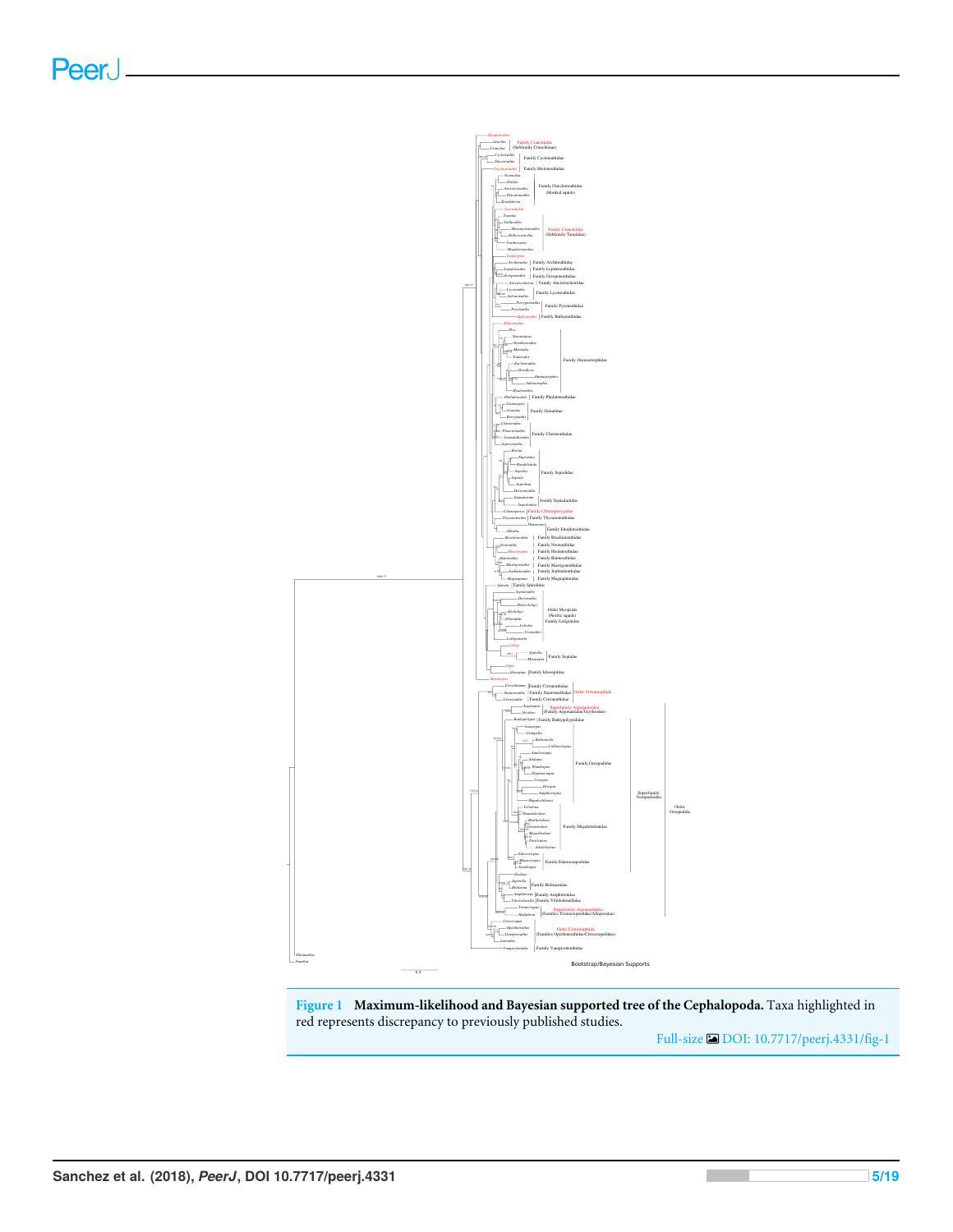<span id="page-5-0"></span>

**Figure 2 Maximum-likelihood tree of the Decabrachia under the GTR** + **Gamma model with the morphological character set mapped onto the tree.** Taxa highlighted in red represents discrepancy to previously published studies.

Full-size [DOI: 10.7717/peerj.4331/fig-2](https://doi.org/10.7717/peerj.4331/fig-2)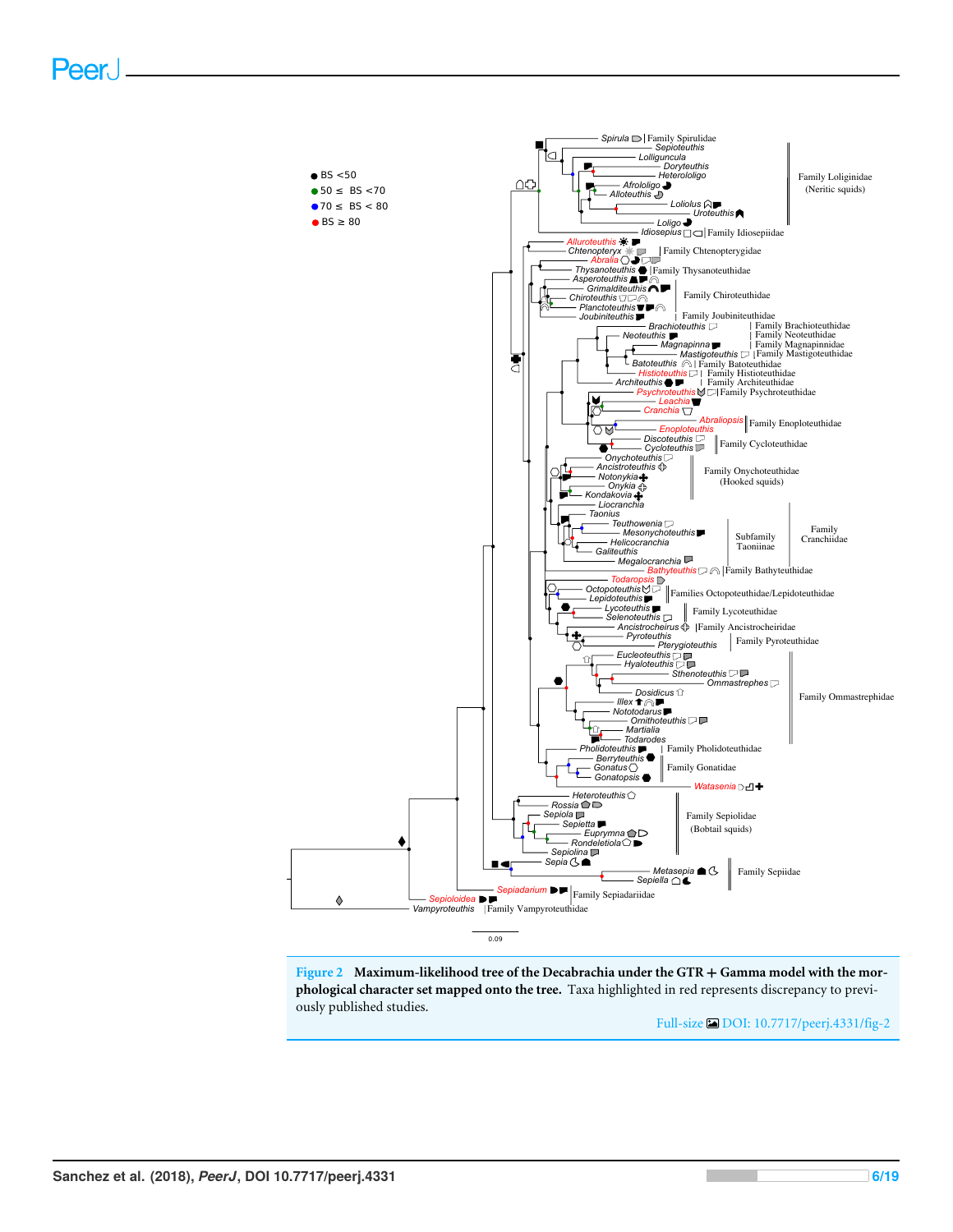<span id="page-6-0"></span>

**Figure 3 Maximum-likelihood tree of the Octobrachia under the GTR** + **Gamma model with the morphological character set mapped onto the tree.** Taxa highlighted in red represents discrepancy to previously published studies.

Full-size [DOI: 10.7717/peerj.4331/fig-3](https://doi.org/10.7717/peerj.4331/fig-3)

fixed at 270 mya (*[Kroger, Vinther & Fuchs, 2011](#page-16-7)*) and allowed for a local model with variable mutation rate index in both superorders Octobrachia and Decabrachia. Rates were estimated with the LF (Langley-Fish) model and 10 rate categories.

# **RESULTS**

### **Marker distribution and general tree topology**

Our data includes the largest collection of molecular markers for cephalopods to date (available as of November 2015). Our focus on genus-level availability of the sequence data permitted a final concatenated data matrix of 15,713 bp, spanning 124 genera and, mitochondrial and nuclear genes representing 74% and 26% of the total matrix, respectively. 16S rRNA and COI were the most commonly available markers, representing 119 and 113 genera, respectively. Only 3,212 out of 15,713 positions had more than half of the 124 genera represented, due to the low taxonomic sampling of mitochondrial genomes.

#### **General results for the phylogenetic tree**

The use of concatenated sequences of all markers ( $Fig. 2$ ) resulted in a resolved topology for monophyly of the Octobrachia ( $BS = 58\%$ ), and strong support for monophyly of the Decabrachia ( $BS = 98\%$ ), with both clades strongly supported by the Bayesian approach with  $PP = 0.78$  and 0.75 respectively. Although monophyly was demonstrated for several families contained within both superorders, the relationships of the families contained within Octobrachia were better supported than those in Decabrachia [\(Fig. 2\)](#page-5-0). Of the 37 nodes in the Octobrachia portion of the general tree containing all taxa, the majority were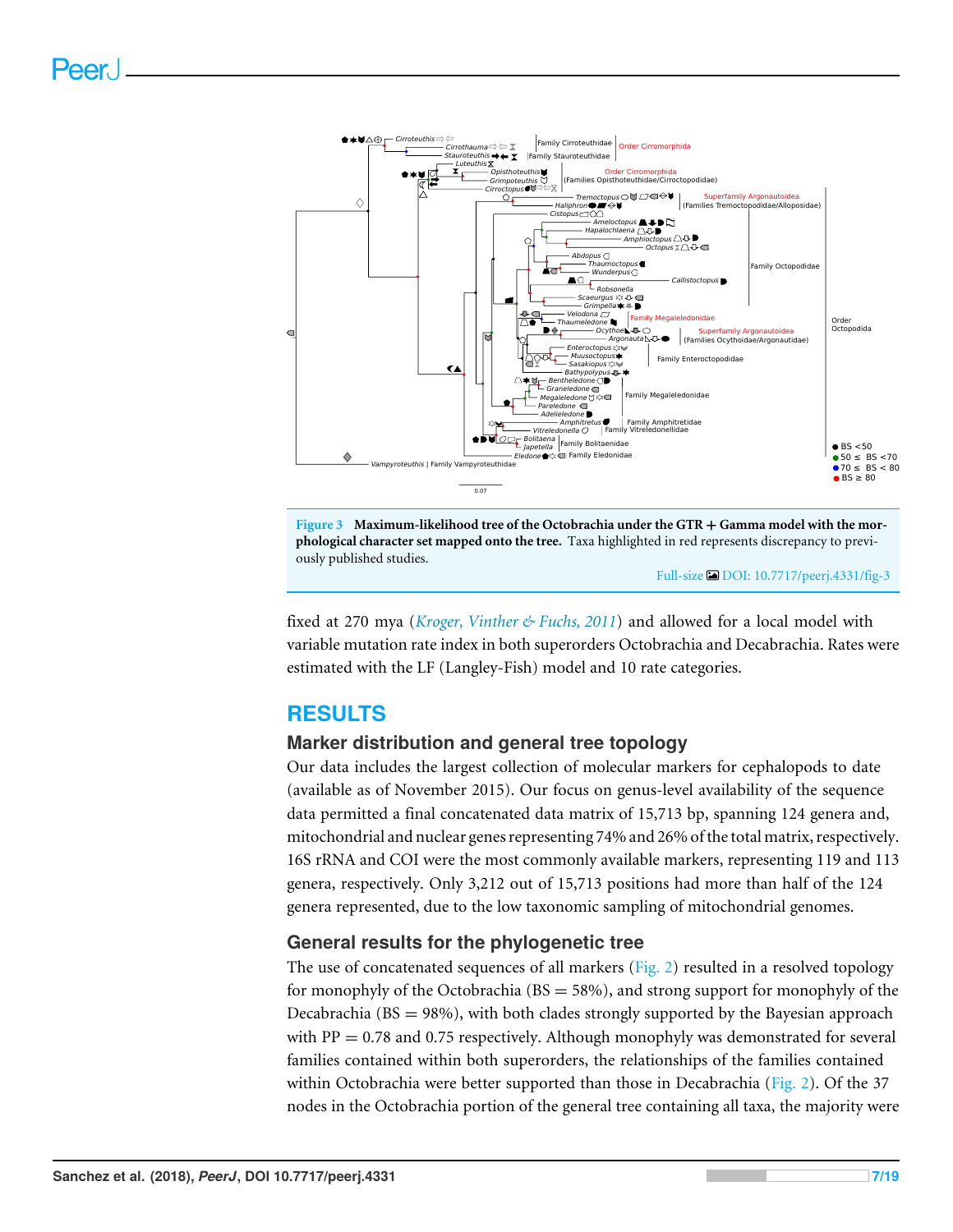| No.            | Character                                               |                                  |                                   |                                                     |                                   |  |
|----------------|---------------------------------------------------------|----------------------------------|-----------------------------------|-----------------------------------------------------|-----------------------------------|--|
| $\mathbf{1}$   | Adhesive Organ on Dorsum<br>(Idiosepiidae, Loliginidae) | Absent                           | <b>Character State</b><br>Present | $\overline{\phantom{a}}$                            |                                   |  |
| $\overline{2}$ | Arm Length (Chiroteuthidae)                             | $>\!5$ times ML                  | $<$ 5 times $\rm ML$              |                                                     |                                   |  |
| $\mathfrak{Z}$ | Arm (Oral Appendages)<br>Number                         | 10                               | $\,8\,$                           |                                                     | $8 + 2$<br>filamentous            |  |
| $\overline{4}$ | Arm Sucker Series <sup>a</sup> (Sepiolidae)             | $\mathbf{1}$                     | $\overline{c}$                    |                                                     | $\overline{4}$                    |  |
| 5              | Arm and/or Club Hook                                    | Absent                           | Present                           |                                                     |                                   |  |
| 6              | Cuttlebone Spine (Sepiidae)                             | Absent                           | Present                           | G                                                   |                                   |  |
| 7              | Eye Cornea                                              | Absent                           | Present                           | Ф                                                   |                                   |  |
| 8              | Fin Ribbed (Chtenopterygidae)                           | Absent                           | Present                           | 潦                                                   |                                   |  |
| 9              | Funnel Groove Foveola<br>(Ommastrephidae)               | Absent                           | Present<br>↑                      | 子                                                   |                                   |  |
| $10\,$         | Funnel Valve (Cranchiidae,<br>Chiroteuthidae)           | Absent                           | Present                           |                                                     |                                   |  |
| 11             | Gladius Rostrum (Loliginidae)                           | Absent                           | Thin                              | $\left( \begin{matrix} -1 \ 1 \end{matrix} \right)$ |                                   |  |
| 12             | Internal Shell (Sepiolidae) <sup>a</sup>                | Absent                           | Present/<br>Rudiment              | D                                                   | Present/<br>Coiled                |  |
| 13             | Internal Shell Uncoiled <sup>a</sup>                    | Single/Calcified<br>(cuttlebone) | Single/Chitinous<br>(gladius)     | $\subset$ 1                                         |                                   |  |
| $14\,$         | Lifestyle of Hatchling                                  | Benthic                          | Planktonic                        |                                                     |                                   |  |
| 15             | Mantle Tissue <sup>a</sup>                              | Gelatinous                       | Semi-gelatinous                   | $\vee$                                              | Muscular                          |  |
| 16             | Nuchal Fold                                             | Absent                           | Present                           | ঞ                                                   |                                   |  |
| 17             | Photophores <sup>a</sup>                                | Absent                           | Present/External<br>(mantle, arm) | $\Box$                                              | Present/<br>Internal<br>(viscera) |  |
| 18             | Tentacular Club Sucker Series                           | $\leq 4$                         | $\geq 4$                          | ⌒                                                   |                                   |  |

<span id="page-7-0"></span>**Table 1 Morphological character set and symbols created for the Decabrachia phylogenetic trees.**

<span id="page-7-1"></span>**Notes.**

<sup>a</sup>Characters shared in both Decabrachia and Octobrachia.

resolved above the 50% level (31 nodes with BS > 50%); but only 28 out of 80 nodes in the Decabrachia were resolved at BS >50%, most of which were located at family level.

ML and Bayesian support analyses of the Octobrachia returned a strongly supported Octopodida ( $BS = 94\%$ ,  $PP = 0.98$ ), but found the Order Cirromorphida to be paraphyletic. The Octopodida contained several strongly supported family-level clades, including the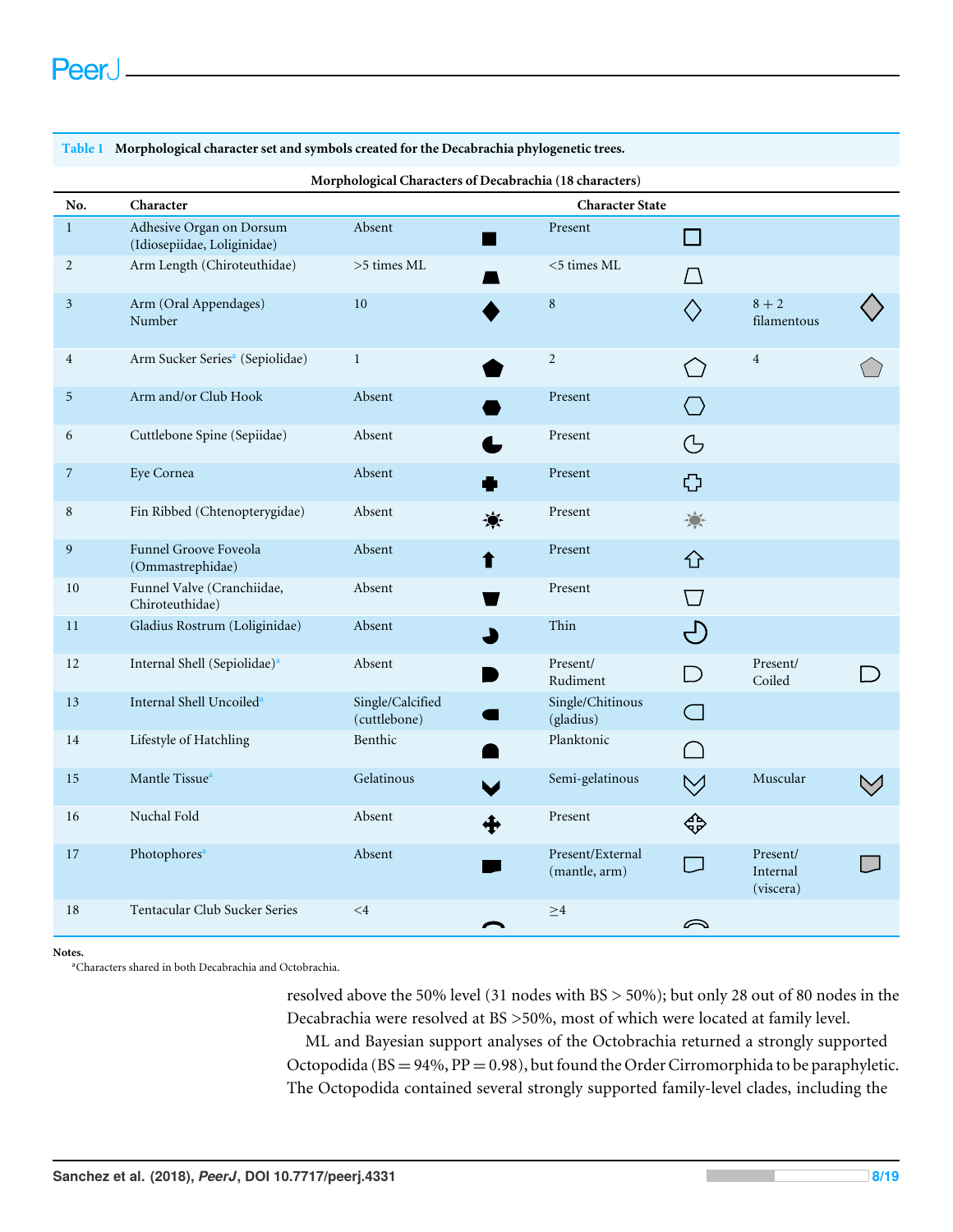#### <span id="page-8-0"></span>**Table 2 Morphological character set and symbols created for the Octobrachia phylogenetic trees.**

| Morphological Characters of Octobrachia (21 characters) |                                                                                                                                |                                  |                      |                                   |                  |                             |           |                      |  |  |
|---------------------------------------------------------|--------------------------------------------------------------------------------------------------------------------------------|----------------------------------|----------------------|-----------------------------------|------------------|-----------------------------|-----------|----------------------|--|--|
| No.                                                     | Character                                                                                                                      | Character state                  |                      |                                   |                  |                             |           |                      |  |  |
| $\mathbf{1}$                                            | Arm Cirri                                                                                                                      | Absent                           |                      | Present                           | $\triangle$      |                             |           |                      |  |  |
| $\overline{2}$                                          | Arm Length (Octopodidae,<br>Megaleledonidae,<br>Enteroctopodidae)                                                              | >5 times ML                      |                      | $<$ 5 times ML                    | $\bigcap$        |                             |           |                      |  |  |
| $\mathfrak{Z}$                                          | Arm (Oral Appendages)<br>Numbers <sup>a</sup>                                                                                  | $\, 8$                           | $\diamondsuit$       | $8 + 2$<br>filamentous            |                  | $\diamondsuit$              |           |                      |  |  |
| 4                                                       | Arm Sucker Series <sup>a</sup>                                                                                                 | $\mathbf{1}$                     |                      | $\overline{2}$                    |                  | $\overline{4}$              |           |                      |  |  |
| $\overline{5}$                                          | Arm Web (Argonautoidea:<br>Ocythoidae, Argonautidae)                                                                           | Absent                           |                      | Present/<br>Shallow               | $\triangleright$ | Present/<br>Deep            |           |                      |  |  |
| 6                                                       | Arm Web Extension<br>(Argonautoidea:<br>Tremoctopodidae, Alloposidae)                                                          | Absent                           |                      | Present                           | l 1              |                             |           |                      |  |  |
| $\overline{7}$                                          | Cephalic Water Pore<br>(Argonautoidea)                                                                                         | Absent                           |                      | Present                           |                  |                             |           |                      |  |  |
| 8                                                       | Eye Position (Cirromorphida<br>Opisthotheutidae,<br>Cirroctopodidae,<br>Vitreledonellidae,<br>Amphitretidae, Bolitaenidae)     | Dorsal                           |                      | Lateral                           | $\bigcap$        |                             |           |                      |  |  |
| 9                                                       | Fin                                                                                                                            | Absent                           | $\blacktriangledown$ | Present                           | $\mathcal{Q}$    |                             |           |                      |  |  |
| 10                                                      | Fin Width (Cirromorphida)                                                                                                      | $<\!\!100\!\, \%$ ML             |                      | $>100\%$ ML                       | $\Rightarrow$    |                             |           |                      |  |  |
| 11                                                      | Fin Length (Cirromorphida)                                                                                                     | $<$ 50% ML                       |                      | $>50\%$ ML                        |                  |                             |           |                      |  |  |
| 12                                                      | Funnel Organ (Octopodidae,<br>Argonautoidea,<br>Ocythoidae, Argonautidae,<br>Enteroctopodidae)                                 | Absent/<br>Reduced               |                      | Present/W<br>shape                | ⇩                | Present/V<br>shape          |           | Present/<br>U shape  |  |  |
| 13                                                      | Hectocotylus Calamus<br>(Octopodidae, Megaleledonidae)                                                                         | Absent                           |                      | Present                           | $\zeta$          |                             |           |                      |  |  |
| 14                                                      | Ink Sac (Cirromorphida, En-<br>teroctopodidae, Bathypolypus,<br>Megaleledonidae)                                               | Absent                           |                      | Present                           | ኢ്ጟ              |                             |           |                      |  |  |
| 15                                                      | Internal Shell <sup>a</sup> (Octopodidae,<br>Argonautoidea, Ocythoidae,<br>Argonautidae, Megaleledonidae,<br>Enteroctopodidae) | Absent                           |                      | Present/<br>Rudiment              |                  | Present/<br>Coiled          |           | Present/<br>Uncoiled |  |  |
| $16\,$                                                  | Internal Shell Uncoiled <sup>a</sup>                                                                                           | Single/Calcified<br>(cuttlebone) |                      | Single/<br>Chitinous<br>(gladius) | $\sim$ 1         | Single and<br>Paired/Stylet | $\subset$ |                      |  |  |
| $17\,$                                                  | Interbrachial Web Pouches<br>(Octopodidae, Megaleledonidae,<br>Enteroctopodidae)                                               | Absent                           |                      | Present                           |                  |                             |           |                      |  |  |

(*continued on next page*)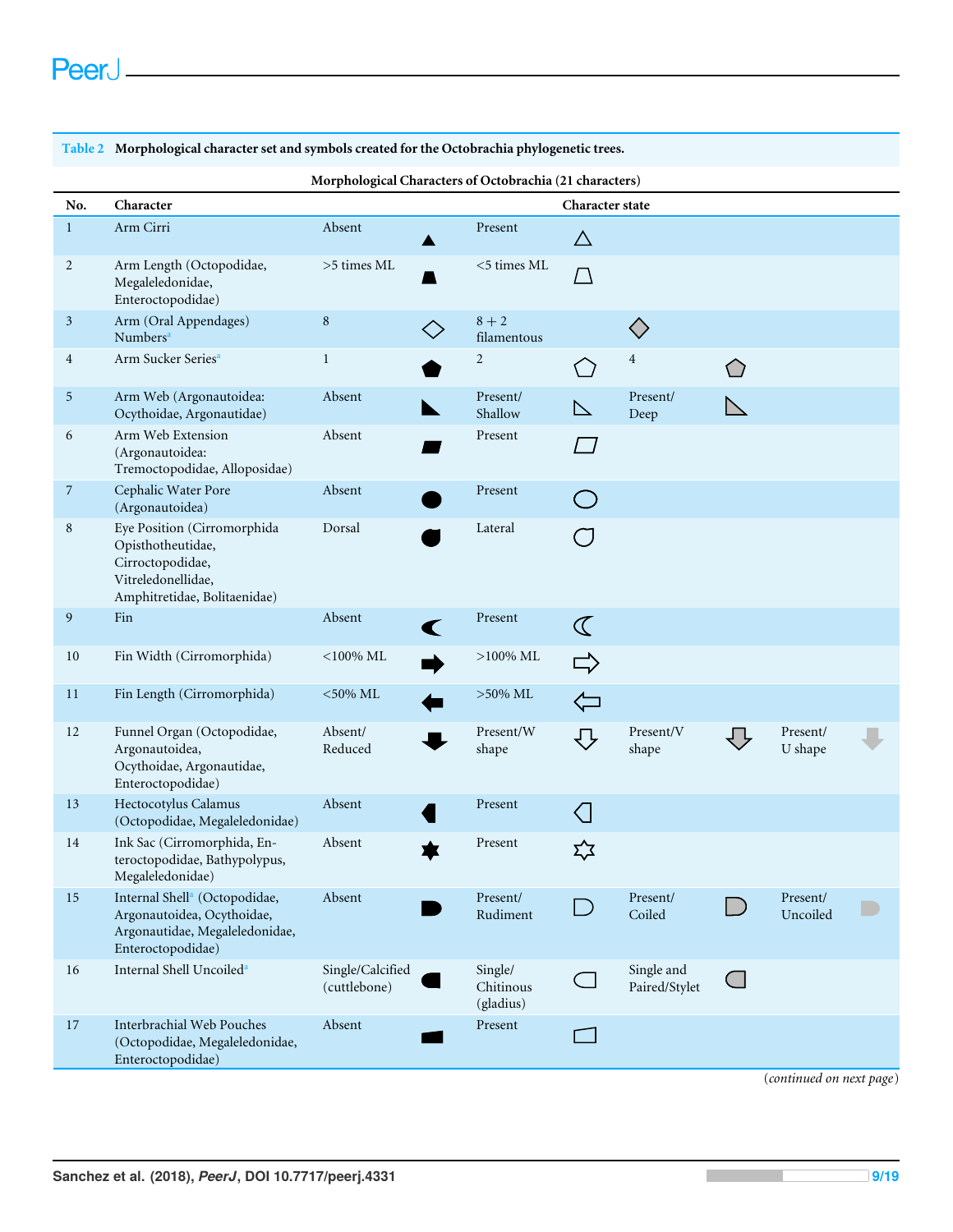#### **Table 2** (*continued*)

| No. | Character                                                  | <b>Character state</b> |  |                                       |        |                               |           |            |   |
|-----|------------------------------------------------------------|------------------------|--|---------------------------------------|--------|-------------------------------|-----------|------------|---|
| 18  | Mantle Tissue <sup>a</sup>                                 | Gelatinous             |  | Semi-gelatinous                       | $\vee$ | Muscular                      | $\bigvee$ |            |   |
| 19  | Photophores <sup>a</sup> (Bolitaenidae)                    | Absent                 |  | Present/<br>External<br>(mantle, arm) |        | Present/Internal<br>(viscera) |           |            |   |
| 20  | Radula Teeth Component (Oc-<br>topodidae, Megaleledonidae) | 5                      |  | >5                                    |        |                               |           |            |   |
| 21  | Stylet Shape                                               | U                      |  | V                                     |        | W                             |           | Rod/Saddle | X |

**Morphological Characters of Octobrachia (21 characters)**

<span id="page-9-0"></span>**Notes.**

<sup>a</sup>Characters shared in both Decabrachia and Octobrachia.

Octopodidae (BS = 86%, PP = 0.61), Amphitretidae (BS = 86%), Enteroctopodidae (BS = 100%,  $PP = 1$ ), and Megaleledonidae ( $BS = 96$ %,  $PP = 0.87$ ). Benthic families possessing a double row of suckers (i.e., Enteroctopodidae, Octopodidae and Bathypolypodidae) together with the Megaleledonidae (possessing a single row of suckers) formed a wellsupported monophyletic group ( $BS = 72\%$ ,  $PP = 0.61$ ). Additionally, the families Tremoctopodidae and Alloposidae together formed a strongly supported clade (BS = 100%, PP = 0.99), as did the families Argonautidae and Ocythoidae (BS = 100%, PP = 1). However, the superfamily Argonautoidea appears to be paraphyletic. Eledonidae and Amphitretidae were recovered as sister taxa, but this relationship was not resolved at the BS threshold of 50%.

Support was low for subgroups of the Decabrachia within this general tree of the Cephalopoda. Even the clades that have remained relatively stable across several previous studies, such as the Myopsida (squids with a closed eye capsule), showed no significant bootstrap support within the topology from this analysis. The current study, therefore, focussed on separate analyses of the Decabrachia and Octobrachia as independent trees.

#### **Phylogeny of the decabrachia**

We identified 10 well or strongly supported families within the Decabrachia ( $BS > 71\%$ ; [Fig. 2,](#page-5-0) double bars), but the relationships among these families remain uncertain due to very low bootstrap support values and short branch lengths at this phylogenetic level. Several well established taxonomic clades were recovered, including Sepiolidae (bobtail squids;  $BS = 85\%$ ), Loliginidae ( $BS = 71\%$ ) and Sepiidae ( $BS = 73\%$ ). Interestingly, Idiosepiidae, Spirulidae and Loliginidae formed a monophyletic group in the present study but resolved at only 57% of BS. Although the oegopsids (open-eyed squids: squids other than the Loliginidae) formed a monophyletic group in the ML topology, it was not resolved (BS < 50%). However, several groups among the Oegopsida were mostly strongly supported, including the Gonatidae ( $BS = 77\%$ ), Taoniinae ( $BS = 86\%$ ), Cycloteuthidae  $(BS = 99\%)$ , Lycoteuthidae (BS = 94%) and Ommastrephidae (BS = 88%; with the exception of *Todaropsis*) [\(Fig. 2\)](#page-5-0).

This analysis yielded greater resolution for some of the problematic genera in the tree including both Decabrachia and Octobrachia together (genera or family marked with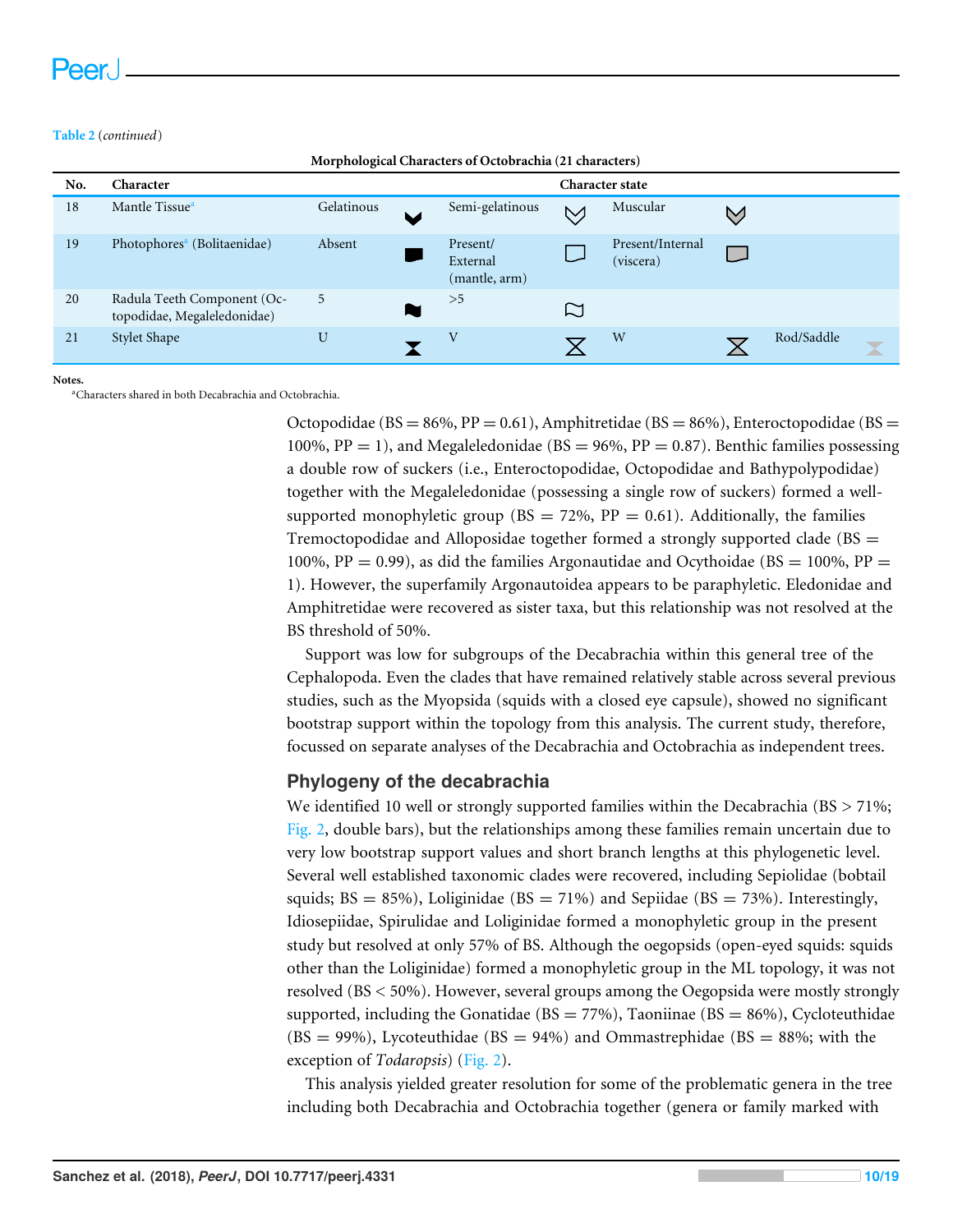red in [Figs. 1](#page-4-0) and [2\)](#page-5-0). Thus, the all-Coleoidea tree shows several apparently misplaced taxa (in particular *Abraliopsis*, *Sepia*, *Loligo*, *Alluroteuthis*, *Todaropsis*, *Liocranchia*, *Pysochroteuthis, Histioteuthis* and *Enoploteuthis*); while some oddities remained in the Decabrachia-only tree, but with lack of support for all. This includes the apparent polyphyly of members of the Families Enoploteuthidae, Cranchiidae, Bathyteuthoidea, Ommastrephidae, *Pysochroteuthis, Histioteuthis*; and the apparent basal position of the *Sepioloidea* and *Sepiadarium*. Additionally, several families that are believed to be closely related, for example Histioteuthidae-Psychroteuthidae, Lepidoteuthidae-Octopoteuthidae and Chiroteuthidae-Mastigoteuthidae-Batoteuthidae, were not recovered as monophyletic clades. These families show better support for a different phylogenetic position in previous studies (*[Lindgren,](#page-16-8) [2010](#page-16-8)*, *[Lindgren et al.,](#page-16-3) [2012](#page-16-3)*; *[Tanner et al., 2017](#page-17-8)*; *[Uribe & Zardoya,](#page-17-4) [2017](#page-17-4)*).

#### **Phylogeny of the octobrachia**

Maximum likelihood phylogenetic analysis of Octobrachia recovered a strongly supported Octopodida ( $BS = 98\%$ ), but the Order Cirromorphida appears paraphyletic. Two cirromorphid clades were resolved and strongly supported, one containing the families Opisthoteuthidae and Cirroctopodidae ( $BS = 67\%$ ), and the other Stauroteuthidae and Cirroteuthidae ( $BS = 90\%$ ). Several families were strongly supported within the phylogeny, including the Enteroctopodidae ( $BS = 99\%$ ), Octopodidae ( $BS = 95\%$ ) and Amphitretidae (BS = 89%). The Superfamily Argonautoidea was not resolved as monophyletic. As in the Decabrachia tree, oddities or discrepancies found in the Octobrachia are highlighted in red.

#### **Estimation of divergence times**

The long branch lengths separating nautiloid and coleoid cephalopods support their reported late Cambrian origins (*[Kroger, Vinther & Fuchs, 2011](#page-16-7)*). By calibrating the Octobrachia -Decabrachia divergence at 270 Mya (*[Kroger, Vinther & Fuchs, 2011](#page-16-7)*), it is possible to estimate approximate times of divergence among the major groups. This produced estimated divergence times of ∼220 Mya between the Octobrachia and Vampyromorphida, and 150 and 170 Mya for Decabrachia and Octobrachia lineages, respectively. This is roughly consistent with recent studies, including estimates based on the fossil record (*[Kroger, Vinther & Fuchs,](#page-16-7) [2011](#page-16-7)*), transcriptomic studies (∼212 and ∼219 Mya for Octobrachia and Decabrachia, respectively in *[Tanner et al., 2017](#page-17-8)*), and other markers (*[Warnke et al.,](#page-18-1) [2011](#page-18-1)*). Interestingly, the divergence between the major decabrachian lineages appears to have occurred within a relatively short period of time (e.g., within a 20 million-year time frame for the Loliginidae).

# **DISCUSSION**

#### **Congruence of molecular and morphological characters**

Our trees provide interesting insights into the evolution of the major octobrachian lineages. We identify a monophyletic clade containing the benthic octopods Octopodidae, Bathypolypodidae, Enteroctopodidae and Megaledonidae. A monophyletic group containing these octopods was also recovered by *[Strugnell et al. \(2014\)](#page-17-5)* from analysis of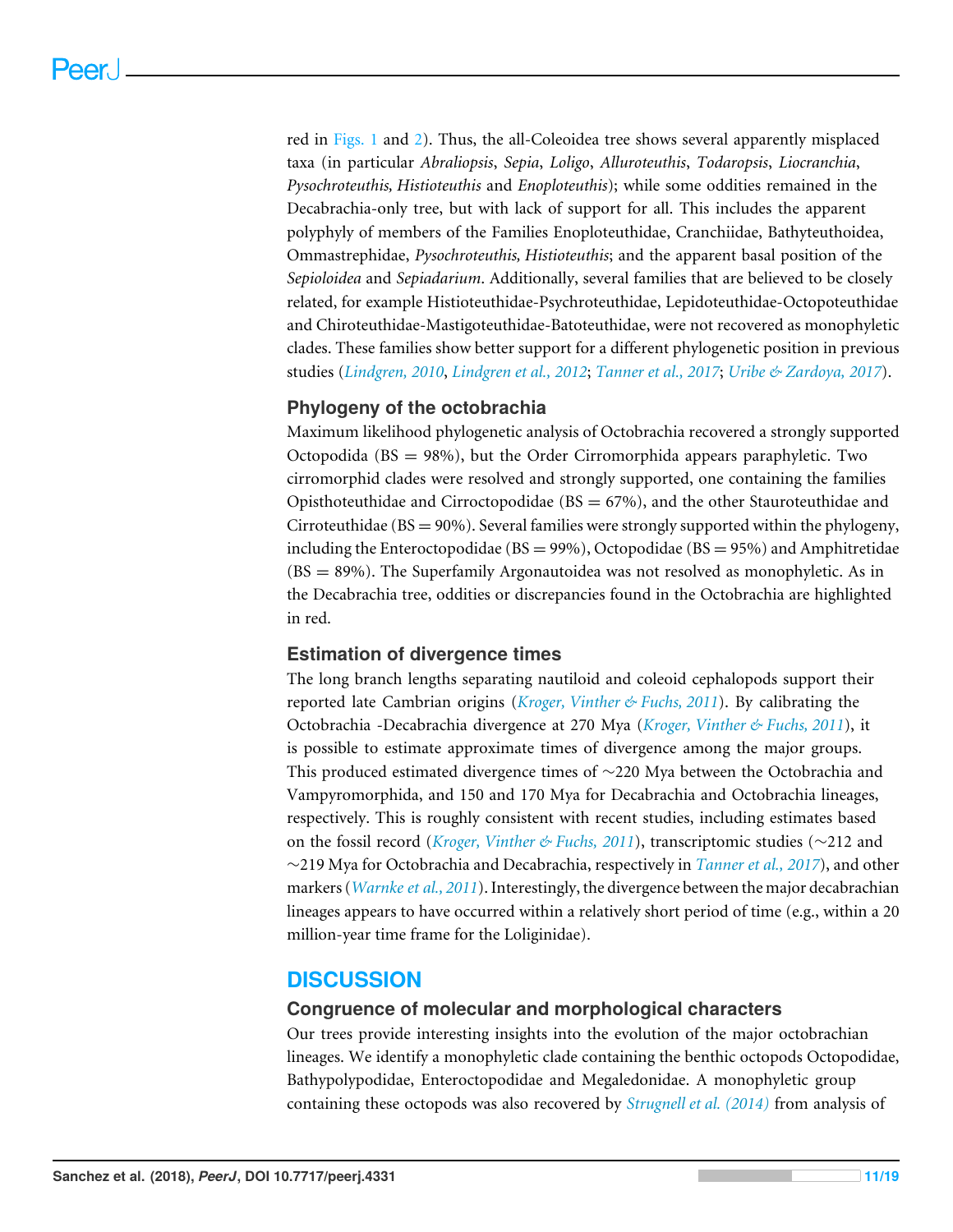nucleotide sequences of three nuclear genes (*rhodopsin, pax-6* and *octopine dehydrogenase*). This topology could reflect the fact that the present study contains data used in that study. However, it should be noted that *[Strugnell et al. \(2014\)](#page-17-5)* failed to recover this clade in analyses of nucleotide sequences of mitochondrial genes alone, from nuclear and mitochondrial genes together, or from amino acid data. Confirming earlier studies (*[Voight,](#page-17-9) [1993](#page-17-9)*; *[Allcock & Piertney, 2002](#page-15-7)*; *[Gleadall, 2004](#page-15-8)*; *[Allcock et al., 2006](#page-15-9)*; *[Ibáñez, Sepúlveda &](#page-15-10) [Chong, 2006](#page-15-10)*; *[Gleadall et al., 2010](#page-15-11)*; *[Strugnell et al., 2014](#page-17-5)*), we find that loss of the ink sac has occurred independently several times (e.g., in some members of the Enteroctopodidae, Megaleledonidae and Octopodidae, and in Bathypolypodidae).

The Octopodidae, Enteroctopodidae, Bathypolypodidae, and Megaleledonidae form a monophyletic clade characterised by benthic adults, while the clades diverging earlier within the Octopodida (including Amphitretidae and Argonautoidea) are pelagic (or benthopelagic in the case of *Haliphron*), with the exception of *Eledone*. This topology provides some support for the hypothesis that pelagic octopod families (Argonautoidea and Amphitetidae) may not have evolved a pelagic lifestyle independently, but could have evolved from a common pelagic ancestor (see *[Young, Vecchione & Donovan, 1998](#page-18-2)*, for a view counter to this). Nevertheless, the weak support values for some clades highlights the importance of additional sequencing across more taxa for some genes [\(Table S1\)](http://dx.doi.org/10.7717/peerj.4331#supp-1).

Surprisingly, the Suborder Cirromorphida appears as paraphyletic group in our results for analyses of both the all-Coleoidea and the Octobrachia alone [\(Figs. 1](#page-4-0) and [3\)](#page-6-0). Previously reported as monophyletic (*[Piertney et al., 2003](#page-16-9)*) and supported by morphological characters such as the plesiomorphic ovoid sperm packets, their strongly supported split and basal position to the Octopodida are unlikely to represent a real scenario. If the present phylogeny is correct, it could imply either (1) the ancestral character, spermatophores (present in Nautiloids and most of Coleoids), were lost and the ovoid sperm packets evolved twice or (2) the ancestor of the Octobrachia had ovoid sperm packets and the octopodids lost them and evolved the conventional character, spermatophores. As these are unlikely events, we believe that this phylogeny signal could be the result of saturation of the DNA markers in the Cirromorphids, which are mainly represented 16S rRNA and COI that can be saturated in deep nodes of the Octobrachia tree.

#### **Phylogenetic relationships within the Decabrachia**

While the major clades are supported for the Decabrachia, there are some interesting outliers. Contrary to previous studies suggesting that *Idiosepius* diverged early (e.g., *[Sutton,](#page-17-10) [Perales-Raya & Gilbert, 2016](#page-17-10)*), in the present study, it forms a clade with the Loliginidae and Spirulidae in both the coleoid-inclusive and Decabrachia-only trees. This is also contrary to the monophyletic relationship of *Idiosepius* and Sepiolida that is strongly supported by mitochondrial gene rearrangements (*[Strugnell et al., 2017](#page-17-3)*) and transcriptomic data (*[Tanner et al., 2017](#page-17-8)*). Our results may thus be an artefact of the genes chosen for analysis since (similar to our study), *[Strugnell et al. \(2017\)](#page-17-3)* found *Idiosepius* to be an unsupported sister taxon to the Loliginidae when based on the mitochondrial genes alone.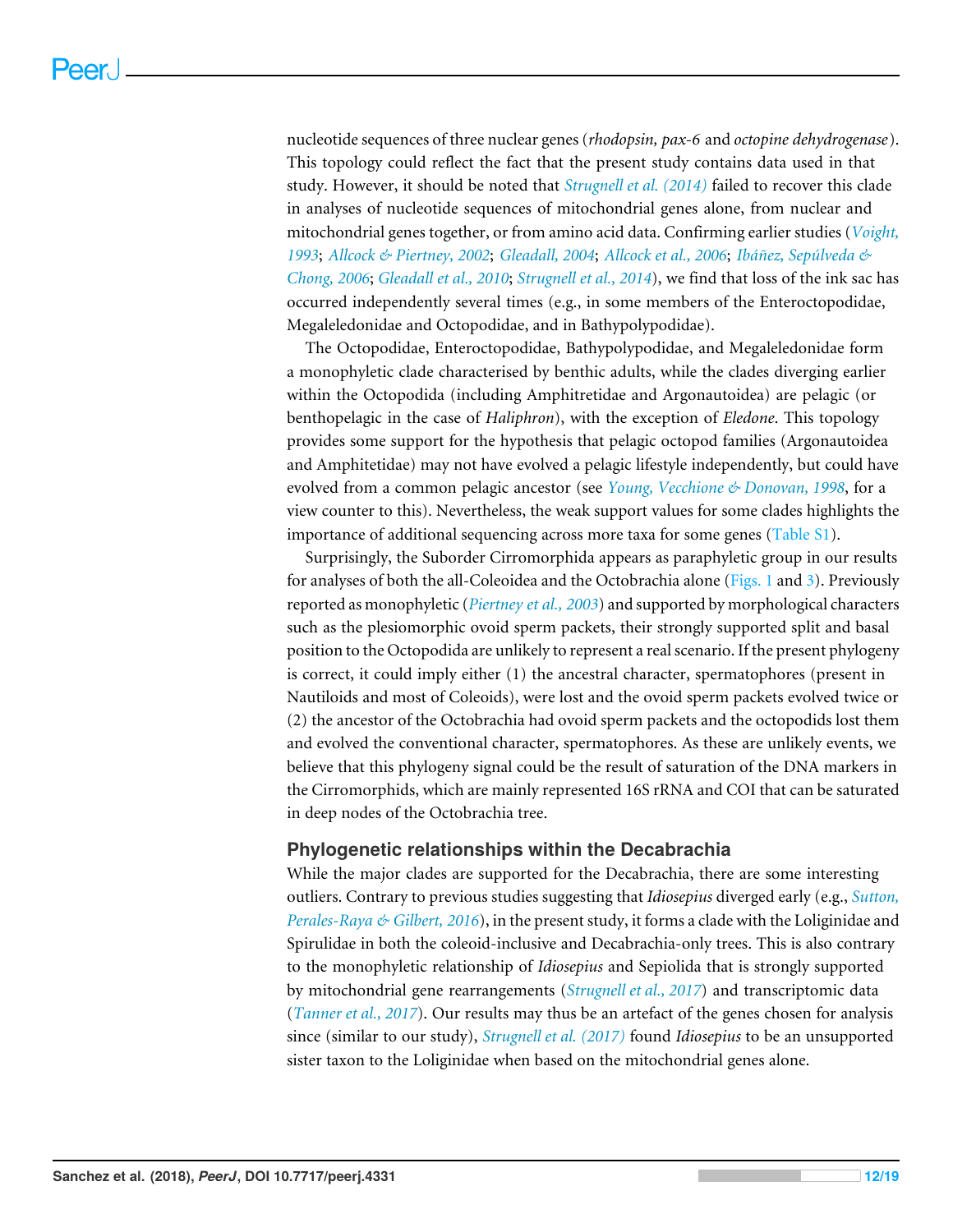The position of the Spirulidae as a sister to the Loliginidae was not supported in this study but it has been found to form a sister taxon to the oegopsids for both transcriptomic and mitogenomic analyses (*[Strugnell et al., 2017](#page-17-3)*; *[Tanner et al., 2017](#page-17-8)*).

Monophyly in the commercially exploited family Ommastrephidae is well supported. Our analyses grouped almost all ommastrephid genera, with the exception of *Todaropsis*.We recovered two major subgroups (one containing *Ommastrephes* and the other *Todarodes*), which can be distinguished by the presence of subcutaneous mantle photophores. Nevertheless, the branching pattern of the ommastrephid genera remains unsupported and highlights the importance of further gene sequencing. Phylogenetic work on most of the ommastrephid species is limited to the COI and 16S mitochondrial markers (*[Wakabayashi](#page-17-11) [et al., 2012](#page-17-11)*).

The inclusion of *Lepidoteuthis* (Lepidoteuthidae) and *Octopoteuthis* (Octopoteuthidae) as a monophyletic taxon is in accordance with previous studies based on COI and morphological characters (*[Carlini & Graves, 1999](#page-15-12)*; *[O'Shea, Jackson & Bolstad, 2007](#page-16-10)*; *[Sutton,](#page-17-10) [Perales-Raya & Gilbert, 2016](#page-17-10)*).

Our results showed no support for most of the deep branches of the Decabrachia. However, some relationships have been addressed in recent mitogenome (*[Strugnell et al.,](#page-17-3) [2017](#page-17-3)*) and transcriptomic studies (*[Tanner et al., 2017](#page-17-8)*), where these unsupported clades were recovered as strongly supported. Contrary to our results, *[Tanner et al. \(2017\)](#page-17-8)* found that the Sepiolida forms a well–supported sister group together with the Teuthoidea including *Spirula*. Moreover, these other studies together with *[Sutton, Perales-Raya &](#page-17-10) [Gilbert \(2016\)](#page-17-10)* (based on morphological data from living and fossil taxa) placed the benthic cuttlefish species (Family Sepiidae) as a basal clade of the Decabrachia, which may be a hint that the ancestral decabrachian lifestyle was benthic (*[Young, Vecchione & Donovan, 1998](#page-18-2)*). This is in contrast to the pelagic-to-benthic transition proposed for the Octobrachia.

#### **Divergence time estimation and the Decabrachia conundrum**

Our results for times of divergence reveal a relatively closely-spaced radiation across the decabrachian lineages. The general pattern of low levels of bootstrap support and short branch lengths could therefore be a consequence of rapid radiation of the major decabrachian groups before the late Jurassic period (based on the estimate of 150 mya). Roughly similar results have been reported by *[Tanner et al. \(2017\)](#page-17-8)* based on transcriptomic data, suggesting that this rapid radiation happened during the middle of the Jurassic period.

#### **Methodological shortcomings and future directions**

Methods that rely heavily on mitochondrial markers are vulnerable to sequence bias and saturation affecting the tree topology (*[Springer et al., 2001](#page-17-12)*). Despite being largely congruent with previous analyses, our data are lacking in nuclear marker coverage. Current efforts, especially using transcriptomics (*[Kocot et al., 2011](#page-16-1)*; *[Tanner et al., 2017](#page-17-8)*), will allow for a much larger sampling of thousands of orthologous genes, that couple with the current morphological character set provided, will yield a better insight into many taxa evolutionary relationship.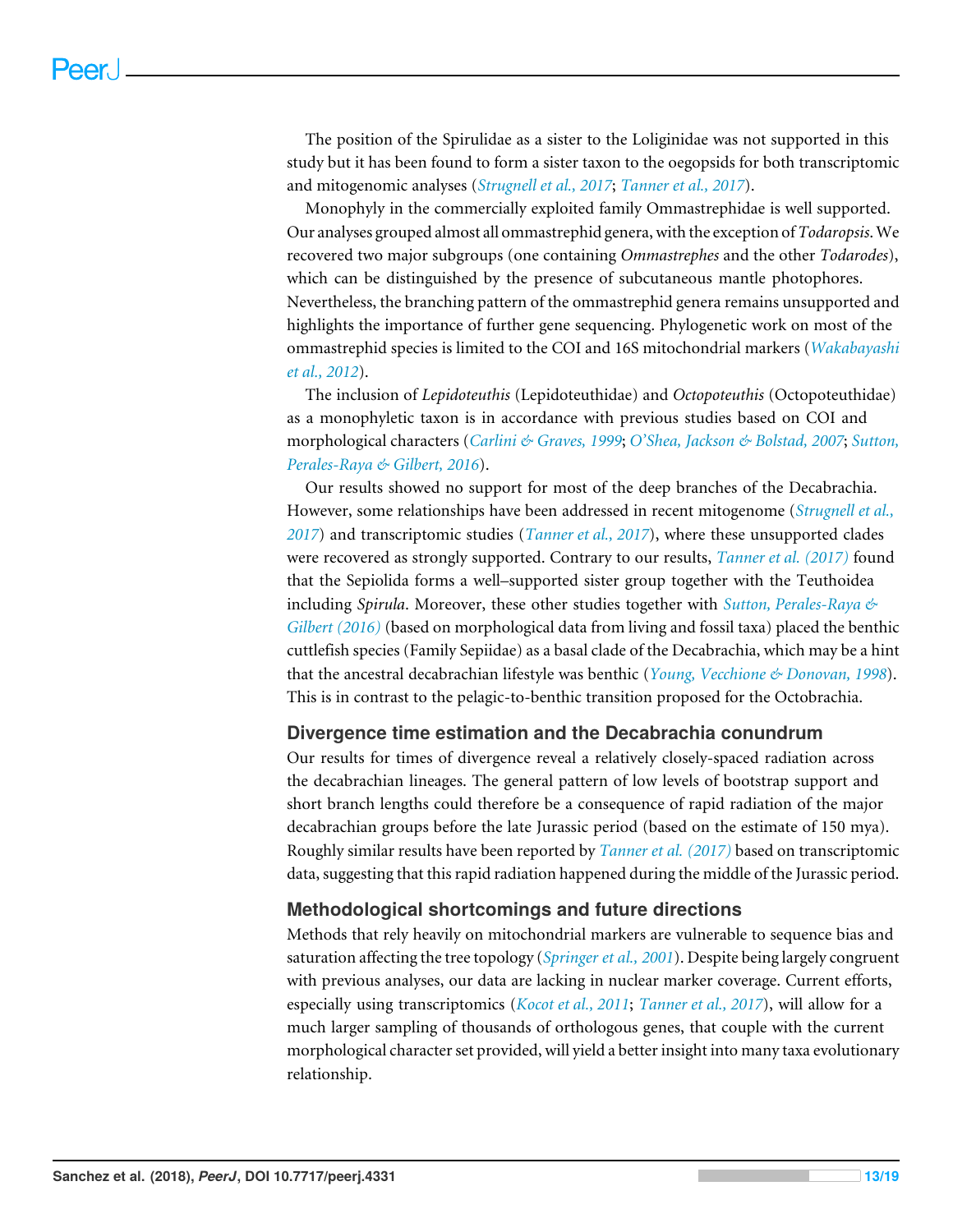Since it will likely be a huge undertaking to thoroughly sequence all the genes for which data are currently lacking, this study makes it possible to recognise specific areas of the tree upon which more attention would be fruitful for consideration in future transcriptome or mitogenome studies. Recent work using mitogenomes (*[Strugnell et al.,](#page-17-3) [2017](#page-17-3)*) and transcriptomes (*[Tanner et al., 2017](#page-17-8)*) have already established the relationships of major clades such as, octopodids, loliginids, sepiids, sepiolids and oegopsids, but it is clear that further taxon sampling is necessary for the Oegopsida, which includes about 230 species in more than 20 families (*[Sweeney & Roper, 1998](#page-17-13)*).

Another relationship requiring further attention is the Subfamily Sepiolinae (*Euprymna* and *Sepiola*), for which clear key morphological features are almost restricted to the hectocotylus shape and enlarged suckers in males, and with a large number of species reported in the Mediterranean Sea, South East Asia and Japan. Misidentification of species is apparently high for this group (see, for example, *[Groenenberg et al., 2009](#page-15-13)*) and the current number of DNA markers is limited. In addition, the relationship of the Sepiolinae with the other members of the Sepiolidae remains unresolved. More sequencing or transcriptomic data of the clades mentioned above should contribute to improved understanding of their inter-relationships and yield more accurate divergence time estimates.

The topology within the Octobrachia, while stable, would benefit greatly from obtaining transcriptomic sequences for the clades that apparently diverged earliest, such as Cirromorphida. Additional efforts should also be made into the relationship of the cirromorphids with the remaining taxa of the Octopodida, as the result present in this study indicates a potential saturation due to the high number of mitochondrial compared with nuclear markers. Further data should also contribute to a better understanding of the relationship between *Vampyroteuthis* and the Octobrachia and Decabrachia. Combined with the data available from the *Octopus bimaculoides* genome project (*[Albertin et al.,](#page-14-4) [2015](#page-14-4)*), transcriptomes of a megaleledonid and an enteroctopodid would help resolve the evolutionary history of morphological traits, such as double versus single sucker columns within the benthic clades. Additional groups of interests to investigate in more detail would be within the Argonautoidea, the remaining Octopodida and the Cirromorphida (∼250 species; *[Sweeney & Roper, 1998](#page-17-13)*).

#### **CONCLUSIONS**

To our knowledge, the analysis presented here includes the largest taxonomic coverage and collection of marker sequences for the Cephalopoda to date. The results provide insight into the robustness of the topologies across the global cephalopod phylogenetic tree, as well as the resolution of interrelationships at both family and genus levels. Additionally, our analyses reveal the need for further taxon sampling, more DNA markers, mitogenomic and transcriptomic data for several cephalopod clades, especially within the oegopsids and Cirromorphida. Future studies might take advantage of the increasing ease with which dense genome-wide data sets can be generated via high-throughput sequencing. Although some have argued that further resolution may not necessarily be forthcoming (see, for example, *[Philippe et al., 2011](#page-16-11)*), phylogenomics and/or comparative genomics grounded in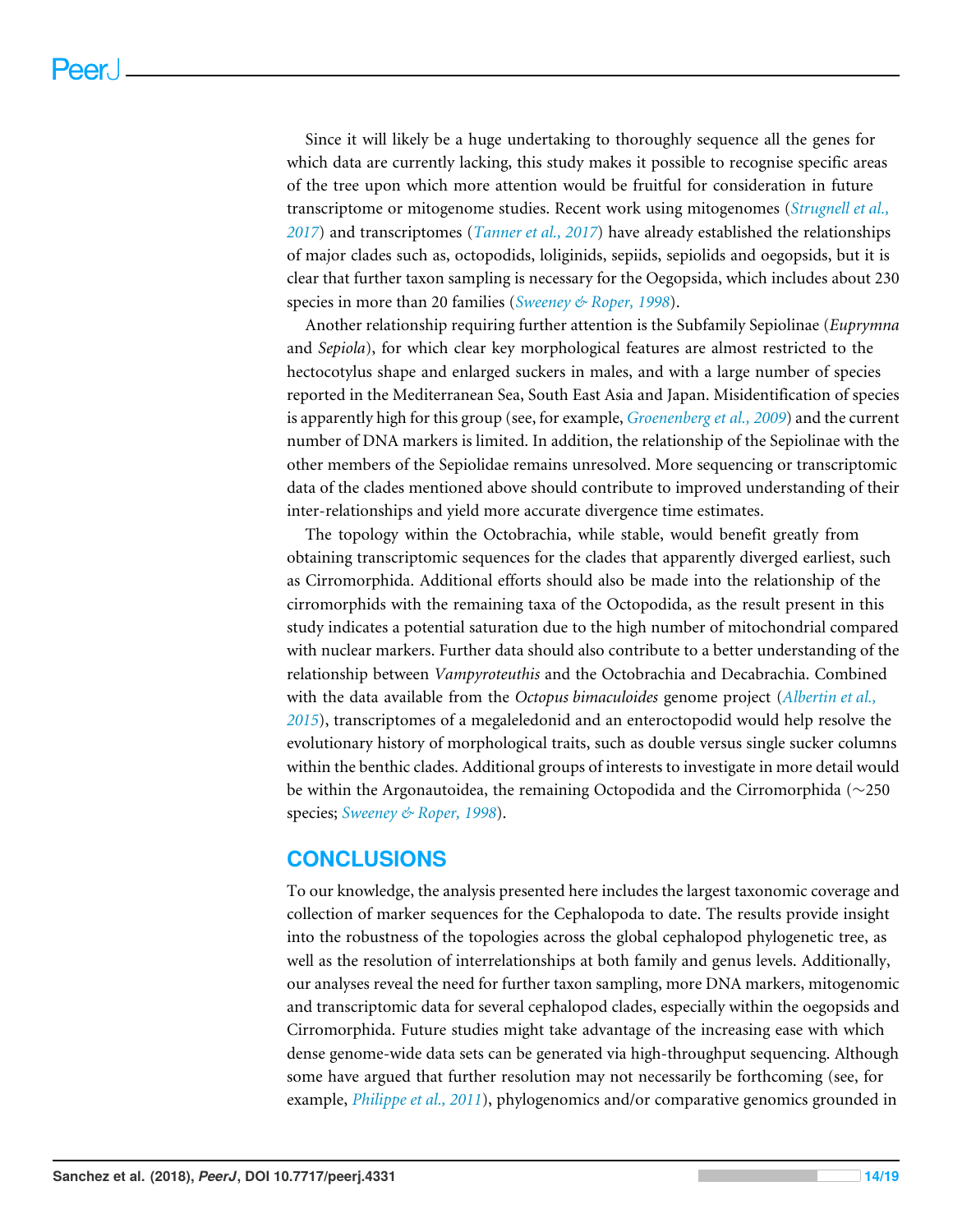such big-data-based analyses have the potential to resolve phylogenetic relationships among the cephalopods, and particularly to investigate further the phylogenetic interrelationships of the high supported subclades within the Decabrachia and Octobrachia.

# <span id="page-14-0"></span>**ADDITIONAL INFORMATION AND DECLARATIONS**

#### **Funding**

The authors received no funding for this work.

#### **Competing Interests**

The authors declare there are no competing interests.

#### **Author Contributions**

- [Gustavo Sanchez,](#page-0-13) [Surangkana Tuanapaya,](#page-0-14) [Kittichai Tongtherm,](#page-0-15) [Hannah Schmidbaur,](#page-0-16) [Ian Gleadall,](#page-0-17) [Jan M. Strugnell,](#page-0-18) [Oleg Simakov](#page-0-19) and [Jaruwat Nabhitabhata](#page-0-20) conceived and designed the experiments, performed the experiments, analyzed the data, wrote the paper, prepared figures and/or tables, reviewed drafts of the paper.
- [Davin H.E. Setiamarga,](#page-0-21) [Inger E. Winkelmann,](#page-0-22) [Tetsuya Umino,](#page-0-23) [Caroline Albertin,](#page-0-24) [Louise](#page-0-25) [Allcock](#page-0-25) and [Catalina Perales-Raya](#page-0-26) conceived and designed the experiments, performed the experiments, analyzed the data, wrote the paper, reviewed drafts of the paper.

#### **Data Availability**

The following information was supplied regarding data availability: Figshare: [https://doi.org/10.6084/m9.figshare.5116759.](https://doi.org/10.6084/m9.figshare.5116759)

#### **Supplemental Information**

Supplemental information for this article can be found online at [http://dx.doi.org/10.7717/](http://dx.doi.org/10.7717/peerj.4331#supplemental-information) [peerj.4331#supplemental-information.](http://dx.doi.org/10.7717/peerj.4331#supplemental-information)

# **REFERENCES**

- <span id="page-14-3"></span>**Akasaki T, Nikaido M, Tsuchiya K, Segawa S, Hasegawa M, Okada N. 2006.** Extensive mitochondrial gene arrangements in coleoid Cephalopoda and their phylogenetic implications. *Molecular Phylogenetics and Evolution* **38(3)**:648–658 [DOI 10.1016/j.ympev.2005.10.018.](http://dx.doi.org/10.1016/j.ympev.2005.10.018)
- <span id="page-14-4"></span>**Albertin CB, Simakov O, Mitros T, Wang ZY, Pungor JR, Edsinger-Gonzales E, Brenner S, Ragsdale CW, Rokhsar DS. 2015.** The octopus genome and the evolution of cephalopod neural and morphological novelties. *Nature* **524(7564)**:220–224 [DOI 10.1038/nature14668.](http://dx.doi.org/10.1038/nature14668)
- <span id="page-14-2"></span>**Allcock AL, Cooke IR, Strugnell JM. 2011.** What can the mitochondrial genome reveal about higher-level phylogeny of the molluscan class cephalopoda? *Zoological Journal of the Linnean Society* **161(3)**:573–586 [DOI 10.1111/j.1096-3642.2010.00656.x.](http://dx.doi.org/10.1111/j.1096-3642.2010.00656.x)
- <span id="page-14-1"></span>**Allcock AL, Lindgren A, Strugnell JM. 2014.** The contribution of molecular data to our understanding of cephalopod evolution and systematics: a review. *Journal of Natural History* **49(21–24)**:1373–1421 [DOI 10.1080/00222933.2013.825342.](http://dx.doi.org/10.1080/00222933.2013.825342)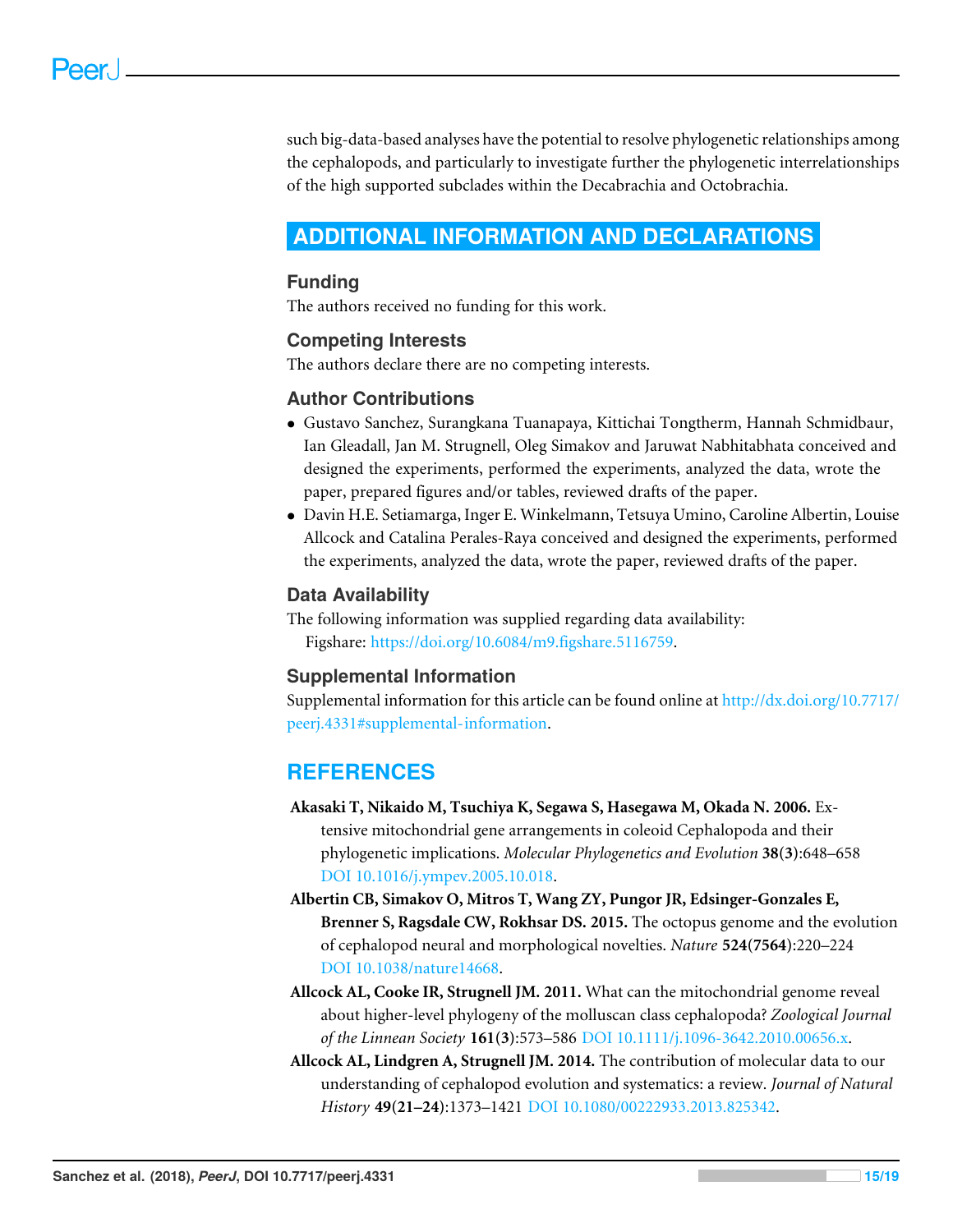- <span id="page-15-7"></span>**Allcock AL, Piertney SB. 2002.** Evolutionary relationships of Southern Ocean Octopodidae (Cephalopoda: Incirrata) and a new diagnosis of *Pareledone*. *Marine Biology* **140(1)**:129–136 [DOI 10.1007/s002270100687.](http://dx.doi.org/10.1007/s002270100687)
- <span id="page-15-9"></span>**Allcock AL, Strugnell JM, Ruggiero H, Collins MA. 2006.** Redescription of the deep-sea octopod *Benthoctopus normani* (Massy, 1907) and a description of a new species from the Northeast Atlantic. *Marine Biology Research* **2**:372–387 [DOI 10.1080/17451000600973315.](http://dx.doi.org/10.1080/17451000600973315)
- <span id="page-15-1"></span>**Bonnaud L, Boucher-Rodoni R, Monnerot M. 1997.** Phylogeny of cephalopods inferred from mitochondrial DNA sequences. *Molecular Phylogenetics and Evolution* **7(1)**:44–54 [DOI 10.1006/mpev.1996.0366.](http://dx.doi.org/10.1006/mpev.1996.0366)
- <span id="page-15-12"></span>**Carlini DB, Graves JE. 1999.** Phylogenetic analysis of cytochrome c oxidase I sequences to determine higher-level relationships within the coleoid cephalopods. *Bulletin of Marine Science* **64(1)**:57–76.
- <span id="page-15-3"></span>**Castresana J. 2000.** Selection of conserved blocks from multiple alignments for their use in phylogenetic analysis. *Molecular Biology and Evolution* **17(4)**:540–552 [DOI 10.1093/oxfordjournals.molbev.a026334.](http://dx.doi.org/10.1093/oxfordjournals.molbev.a026334)
- <span id="page-15-2"></span>**Cheng R, Zheng X, Ma Y, Li Q. 2013.** The complete mitochondrial genomes of two octopods *Cistopus chinensis* and *Cistopus taiwanicus*: revealing the phylogenetic position of the genus *Cistopus* within the order incirrata. *PLOS ONE* **8(12)**:e84216 [DOI 10.1371/journal.pone.0084216.](http://dx.doi.org/10.1371/journal.pone.0084216)
- <span id="page-15-5"></span>**Darriba D, Taboada GL, Doalla R, Posada D. 2012.** JModelTest 2: more models, new heuristics and parallel computing. *Nature Methods* **9(8)**:772 [DOI 10.1038/nmeth.2109.](http://dx.doi.org/10.1038/nmeth.2109)
- <span id="page-15-8"></span>**Gleadall IG. 2004.** Some old and new genera of octopus. *Interdisciplinary Information Sciences* **10(2)**:99–112 [DOI 10.4036/iis.2004.99.](http://dx.doi.org/10.4036/iis.2004.99)
- <span id="page-15-11"></span>**Gleadall IG, Guerrero-Kommritz J, Hochberg FG, Laptikhovsky VV. 2010.** The inkless octopuses (Cephalopoda: Octopodidae) of the Southwest Atlantic. *Zoological Science* **27**:528–553 [DOI 10.2108/zsj.27.528.](http://dx.doi.org/10.2108/zsj.27.528)
- <span id="page-15-13"></span>**Groenenberg DSJ, Goud J, De Heij A, Gittenberger E. 2009.** Molecular phylogeny of North Sea Sepiolinae (Cephalopoda: Sepiolidae) reveals an overlooked Sepiola species. *Journal of Molluscan Studies* **75**:361–369 [DOI 10.1093/mollus/eyp032.](http://dx.doi.org/10.1093/mollus/eyp032)
- <span id="page-15-0"></span>**Hanlon RT, Messenger JB. 1998.** *Cephalopod behaviour*. Cambridge: Cambridge University Press.
- <span id="page-15-4"></span>**Huelsenbeck JP, Ronquist F. 2001.** MRBAYES: Bayesian inference of phylogenetic trees. *Bioinformatics* **17(8)**:754–755 [DOI 10.1093/bioinformatics/17.8.754.](http://dx.doi.org/10.1093/bioinformatics/17.8.754)
- <span id="page-15-10"></span>**Ibáñez CM, Sepúlveda RD, Chong J. 2006.** A new species of *Benthoctopus* Grimpe, 1921 (Cephalopoda: Octopodidae) from the southeastern Pacific Ocean. *Proceedings of the Biological Society of Washington* **119(3)**:355–364 [DOI 10.2988/0006-324X\(2006\)119\[355:ANSOBG\]2.0.CO;2.](http://dx.doi.org/10.2988/0006-324X(2006)119[355:ANSOBG]2.0.CO;2)
- <span id="page-15-6"></span>**Jereb P, Roper CF (eds.) 2005.** Cephalopods of the world: an annotated and illustrated catalogue of cephalopod species known to date. Volume 1. Chambered nautiluses and Sepioids (Nautilidae, Sepiidae, Sepiolidae, Sepiadariidae, Idiosephiidae and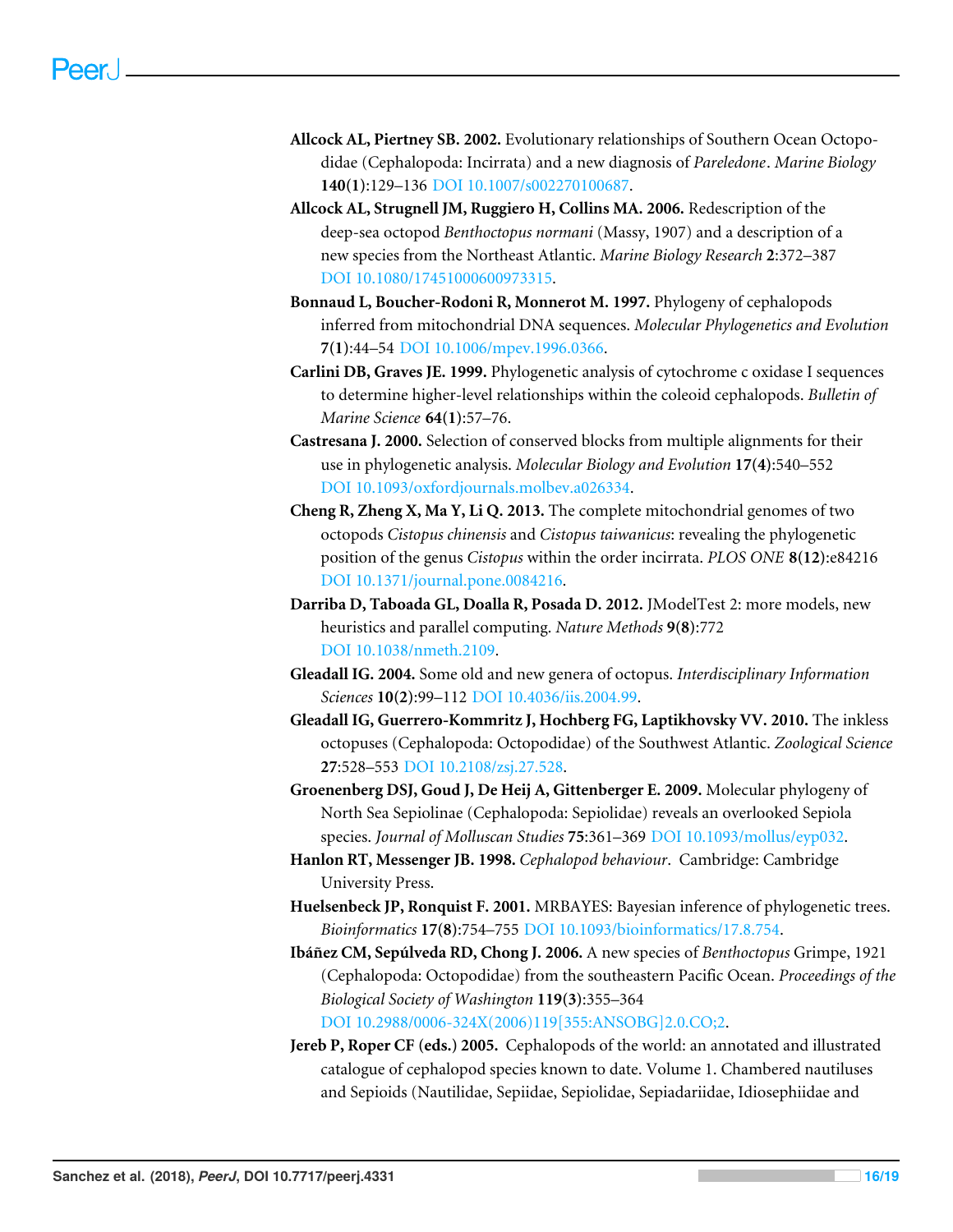Spirulidae). In: *FAO species catalogue for fishery purposes no. 4, Vol. 1*. Rome: FAO, 262 pp.

- <span id="page-16-0"></span>**Jereb P, Roper CFE (eds.) 2010.** Cephalopods of the world an annotated and illustrated catalogue of cephalopod species known to date. Vol. 2: myopsid and oegopsid squids. In: *FAO species catalogue for fishery purposes no.4, Vol. 2*. Rome: FAO, 605 pp.
- <span id="page-16-6"></span>**Jereb P, Roper CFE, Norman MD, Finn JK. 2013.** Cephalopods of the world an annotated and illustrated catalogue of cephalopod species known to date. Vol. 3: octopods and vampire squids. In: *FAO species catalogue for fishery purposes no.4, Vol. 3*. Rome, 365 pp.
- <span id="page-16-4"></span>**Katoh K, Misawa K, Kuma KI, Miyata T. 2002.** MAFFT: a novel method for rapid multiple sequence alignment based on fast Fourier transform. *Nucleic Acids Research* **30(14)**:3059–3066 [DOI 10.1093/nar/gkf436.](http://dx.doi.org/10.1093/nar/gkf436)
- <span id="page-16-1"></span>**Kocot KM, Cannon JT, Todt C, Citarella MR, Kohn AB, Meyer A, Santos SR, Schander C, Moroz LL, Lieb B, Halanych KM. 2011.** Phylogenomics reveals deep molluscan relationships. *Nature* **477(7365)**:452–456 [DOI 10.1038/nature10382.](http://dx.doi.org/10.1038/nature10382)
- <span id="page-16-7"></span>**Kroger B, Vinther J, Fuchs D. 2011.** Cephalopod origin and evolution: a congruent picture emerging from fossils, development and molecules: extant cephalopods are younger than previously realised and were under major selection to become agile, shell-less predators. *Bioessays* **33(8)**:602–613 [DOI 10.1002/bies.201100001.](http://dx.doi.org/10.1002/bies.201100001)
- <span id="page-16-8"></span>**Lindgren AR. 2010.** Molecular inference of phylogenetic relationships among Decapodiformes (Mollusca: Cephalopoda) with special focus on the squid order Oegopsida. *Molecular Phylogenetics and Evolution* **56(1)**:77–90 [DOI 10.1016/j.ympev.2010.03.025.](http://dx.doi.org/10.1016/j.ympev.2010.03.025)
- <span id="page-16-3"></span>**Lindgren AR, Pankey MS, Hochberg FG, Oakley TH. 2012.** A multi-gene phylogeny of Cephalopoda supports convergent morphological evolution in association with multiple habitat shifts in the marine environment. *BMC Evolutionary Biology* **12**:129 [DOI 10.1186/1471-2148-12-129.](http://dx.doi.org/10.1186/1471-2148-12-129)
- <span id="page-16-10"></span>**O'Shea S, Jackson G, Bolstad K. 2007.** The nomenclatural status, ontogeny and morphology of Pholidoteuthis massyae (Pfeffer, 1912) new comb (Cephalopoda: Pholidoteuthidae). *Reviews in Fish Biology and Fisheries* **17(2–3)**:425–435 [DOI 10.1007/s11160-007-9047-9.](http://dx.doi.org/10.1007/s11160-007-9047-9)
- <span id="page-16-11"></span>**Philippe H, Brinkmann H, Lavrov DV, Littlewood DTJ, Manuel M, Wörheide G, Baurain D. 2011.** Resolving difficult phylogenetic questions: why more sequences are not enough. *PLOS Biology* **9**:e1000602 [DOI 10.1371/journal.pbio.1000602.](http://dx.doi.org/10.1371/journal.pbio.1000602)
- <span id="page-16-9"></span>**Piertney SB, Hudelot C, Hochberg FG, Collins MA. 2003.** Phylogenetic relationships among cirrate octopods (Mollusca: Cephalopoda) resolved using mitochondrial 16S ribosomal DNA sequences. *Molecular Phylogenetics and Evolution* **27(2)**:348–353 [DOI 10.1016/S1055-7903\(02\)00420-7.](http://dx.doi.org/10.1016/S1055-7903(02)00420-7)
- <span id="page-16-5"></span>**Rambaut A, Suchard MA, Xie D, Drummond AJ. 2014.** Tracer v1.6.0. *Available at [http://tree.bio.ed.ac.uk/ software/tracer/](http://tree.bio.ed.ac.uk/software/tracer/)*.
- <span id="page-16-2"></span>**Ratnasingham S, Hebert PD. 2007.** BOLD: the barcode of life data system (http://wwwbarcodinglife.org). *Molecular Ecology Notes* **7(3)**:355–364 [DOI 10.1111/j.1471-8286.2007.01678.x.](http://dx.doi.org/10.1111/j.1471-8286.2007.01678.x)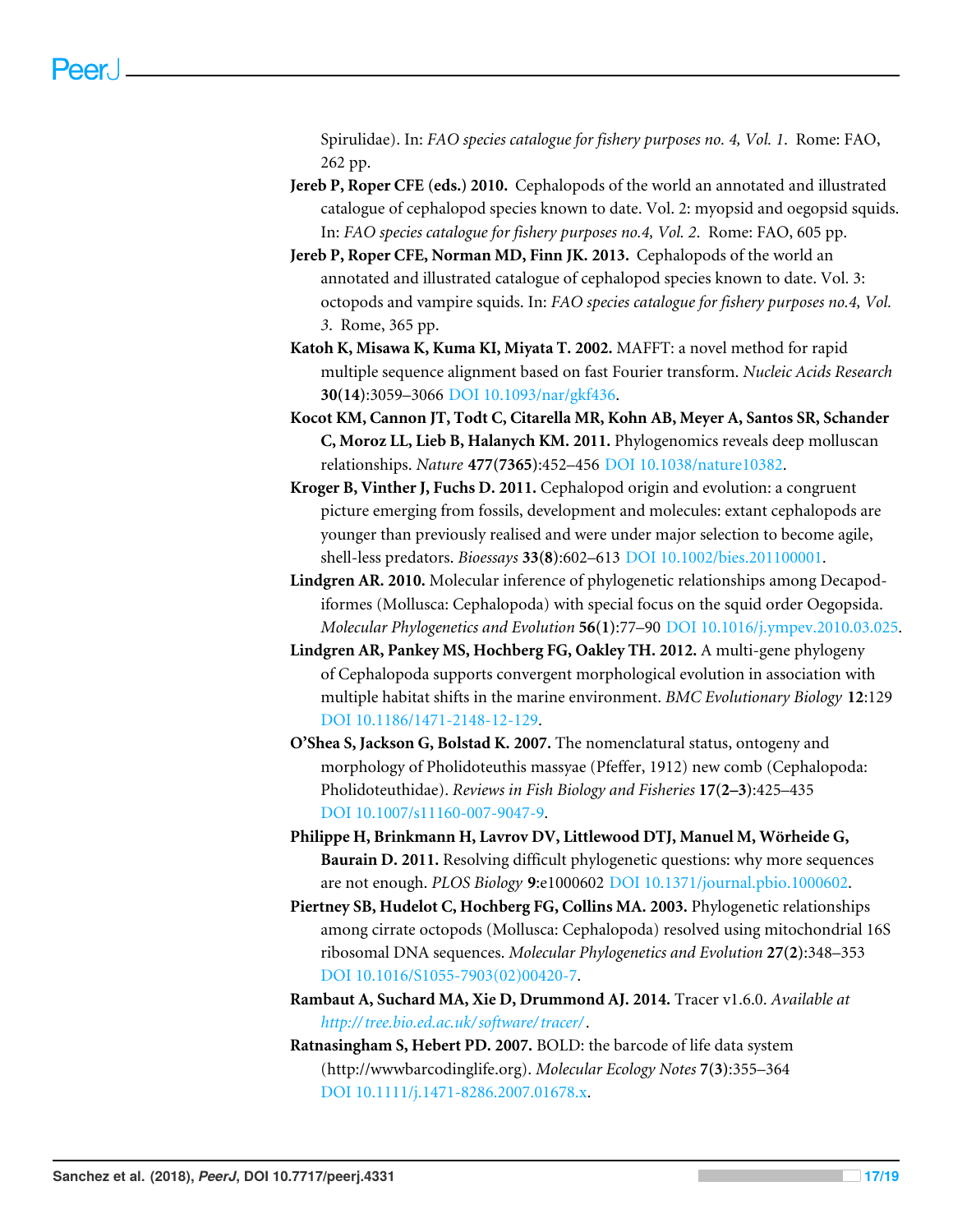- <span id="page-17-7"></span>**Sanderson MJ. 2003.** r8s: inferring absolute rates of molecular evolution and divergence times in the absence of a molecular clock. *Bioinformatics* **19(2)**:301–302 [DOI 10.1093/bioinformatics/19.2.301.](http://dx.doi.org/10.1093/bioinformatics/19.2.301)
- <span id="page-17-1"></span>**Smith SA, Wilson NG, Goetz FE, Feehery C, Andrade SC, Rouse GW, Giribet G, Dunn CW. 2011.** Resolving the evolutionary relationships of molluscs with phylogenomic tools. *Nature* **480(7377)**:364–367 [DOI 10.1038/nature10526.](http://dx.doi.org/10.1038/nature10526)
- <span id="page-17-12"></span>**Springer MS, DeBry RW, Douady C, Amrine HM, Madsen O, De Jong WW, Stanhope MJ. 2001.** Mitochondrial versus nuclear gene sequences in deep-level mammalian phylogeny reconstruction. *Molecular Biology and Evolution* **18(2)**:132–143 [DOI 10.1093/oxfordjournals.molbev.a003787.](http://dx.doi.org/10.1093/oxfordjournals.molbev.a003787)
- <span id="page-17-6"></span>**Stamatakis A, Ludwig T, Meier H. 2005.** RAxML-III: a fast program for maximum likelihood-based inference of large phylogenetic trees. *Bioinformatics* **21(4)**:456–463 [DOI 10.1093/bioinformatics/bti191.](http://dx.doi.org/10.1093/bioinformatics/bti191)
- <span id="page-17-0"></span>**Stöger I, Sigwart JD, Kano Y, Knebelsberger T, Marshall BA, Schwabe E, Schrödl M. 2013.** The continuing debate on deep molluscan phylogeny: evidence for Serialia (Mollusca, Monoplacophora + Polyplacophora). *BioMed Research International* **2013(407072)**:1–18 [DOI 10.1155/2013/407072.](http://dx.doi.org/10.1155/2013/407072)
- <span id="page-17-5"></span>**Strugnell JM, Norman MD, Vecchione M, Guzik M, Allcock AL. 2014.** The ink sac clouds octopod evolutionary history. *Hydrobiologia* **725(1)**:215–235 [DOI 10.1007/s10750-013-1517-6.](http://dx.doi.org/10.1007/s10750-013-1517-6)
- <span id="page-17-3"></span>**Strugnell JM, Hall NE, Vecchione M, Fuchs D, Allcock AL. 2017.** Whole mitochondrial genome of the Ram's Horn Squid shines light on the phylogenetic position of the monotypic order Spirulida (Haeckel, 1896). *Molecular Phylogenetics and Evolution* **109**:296–301 [DOI 10.1016/j.ympev.2017.01.011.](http://dx.doi.org/10.1016/j.ympev.2017.01.011)
- <span id="page-17-10"></span>**Sutton M, Perales-Raya C, Gilbert I. 2016.** A phylogeny of fossil and living neocoleoid cephalopods. *Cladistics* **32(3)**:297–307 [DOI 10.1111/cla.12131.](http://dx.doi.org/10.1111/cla.12131)
- <span id="page-17-13"></span>**Sweeney MJ, Roper CFE. 1998.** Classification, type localities, and type repositories of recent Cephalopoda. *Smithsonian Contributions to Zoology* **586**:561–599.
- <span id="page-17-8"></span>**Tanner AR, Fuchs D, Winkelmann IE, Gilbert MTP, Pankey MS, Ribeiro ÂM, Pisani D. 2017.** Molecular clocks indicate turnover and diversification of modern coleoid cephalopods during the Mesozoic Marine Revolution. *Proceedings of the Royal Society B: Biological Sciences* **284(1850)**:20162818 [DOI 10.1098/rspb.2016.2818.](http://dx.doi.org/10.1098/rspb.2016.2818)
- <span id="page-17-2"></span>**Telford M, Budd GE. 2011.** Invertebrate Evolution: bringing Order to the Molluscan Chaos. *Current Biology* **21(23)**:R964–R966 [DOI 10.1016/j.cub.2011.10.029.](http://dx.doi.org/10.1016/j.cub.2011.10.029)
- <span id="page-17-4"></span>**Uribe JE, Zardoya R. 2017.** Revisiting the phylogeny of Cephalopoda using complete mitochondrial genomes. *Journal of Molluscan Studies* **83**:133–144 [DOI 10.1093/mollus/eyw052.](http://dx.doi.org/10.1093/mollus/eyw052)
- <span id="page-17-9"></span>**Voight JR. 1993.** A cladistic reassessment of octopodid classification. *Malacologia* **35**:343–349.
- <span id="page-17-11"></span>**Wakabayashi T, Suzuki N, Sakai M, Ichii T, Chow S. 2012.** Phylogenetic relationships among the family Ommastrephidae (Mollusca: Cephalopoda) inferred from two mitochondrial DNA gene sequences. *Marine Genomics* **7**:11–16 [DOI 10.1016/j.margen.2012.04.005.](http://dx.doi.org/10.1016/j.margen.2012.04.005)